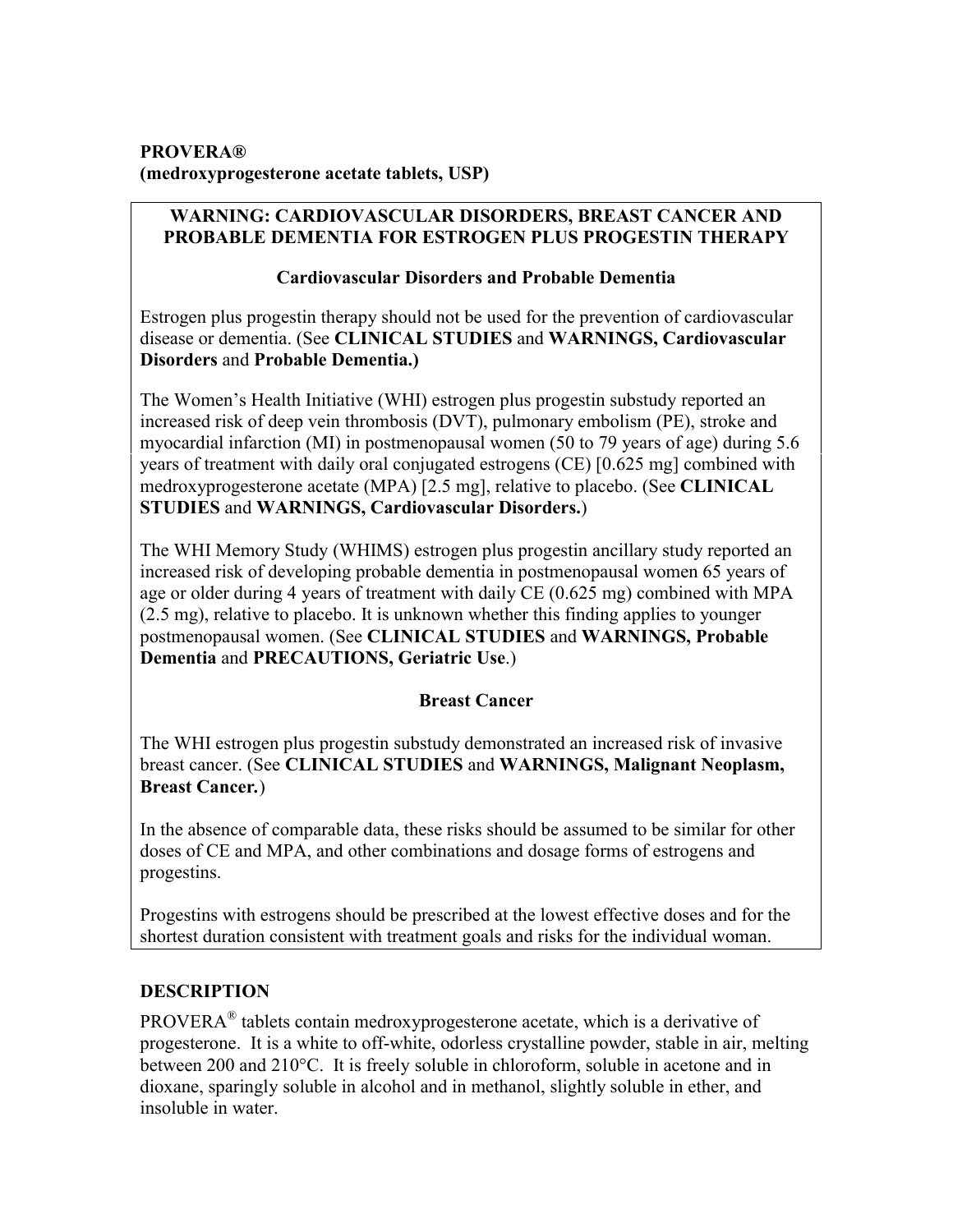The chemical name for medroxyprogesterone acetate is pregn-4-ene-3, 20-dione, 17-(acetyloxy)-6-methyl-, (6 $\alpha$ )-. The structural formula is:



Each PROVERA tablet for oral administration contains 2.5 mg, 5 mg or 10 mg of medroxyprogesterone acetate.

Inactive ingredients:

| 2.5 mg tablets                                                                                            |           |                                                                                                             |
|-----------------------------------------------------------------------------------------------------------|-----------|-------------------------------------------------------------------------------------------------------------|
| calcium stearate, corn starch, lactose,<br>mineral oil, sorbic acid, sucrose, talc,<br>FD&C Yellow No. 6. | <b>OR</b> | calcium stearate, corn starch, lactose,<br>mineral oil, sucrose, talc, FD&C<br>Yellow No. 6.                |
| 5 mg tablets                                                                                              |           |                                                                                                             |
| calcium stearate, corn starch, lactose,<br>mineral oil, sorbic acid, sucrose, talc.                       | <b>OR</b> | calcium stearate, corn starch, lactose,<br>mineral oil, sucrose, talc, FD&C Blue<br>$No.2 - Aluninum Lake.$ |
| 10 mg tablets                                                                                             |           |                                                                                                             |
| calcium stearate, corn starch, lactose,<br>mineral oil, sorbic acid, sucrose, talc.                       | <b>OR</b> | calcium stearate, corn starch, lactose,<br>mineral oil, sucrose, talc.                                      |

# **CLINICAL PHARMACOLOGY**

Medroxyprogesterone acetate (MPA) administered orally or parenterally in the recommended doses to women with adequate endogenous estrogen, transforms proliferative into secretory endometrium. Androgenic and anabolic effects have been noted, but the drug is apparently devoid of significant estrogenic activity. While parenterally administered MPA inhibits gonadotropin production, which in turn prevents follicular maturation and ovulation, available data indicate that this does not occur when the usually recommended oral dosage is given as single daily doses.

## **Pharmacokinetics**

The pharmacokinetics of MPA were determined in 20 postmenopausal women following a single-dose administration of eight PROVERA 2.5 mg tablets or a single administration of two PROVERA 10 mg tablets under fasting conditions. In another study, the steady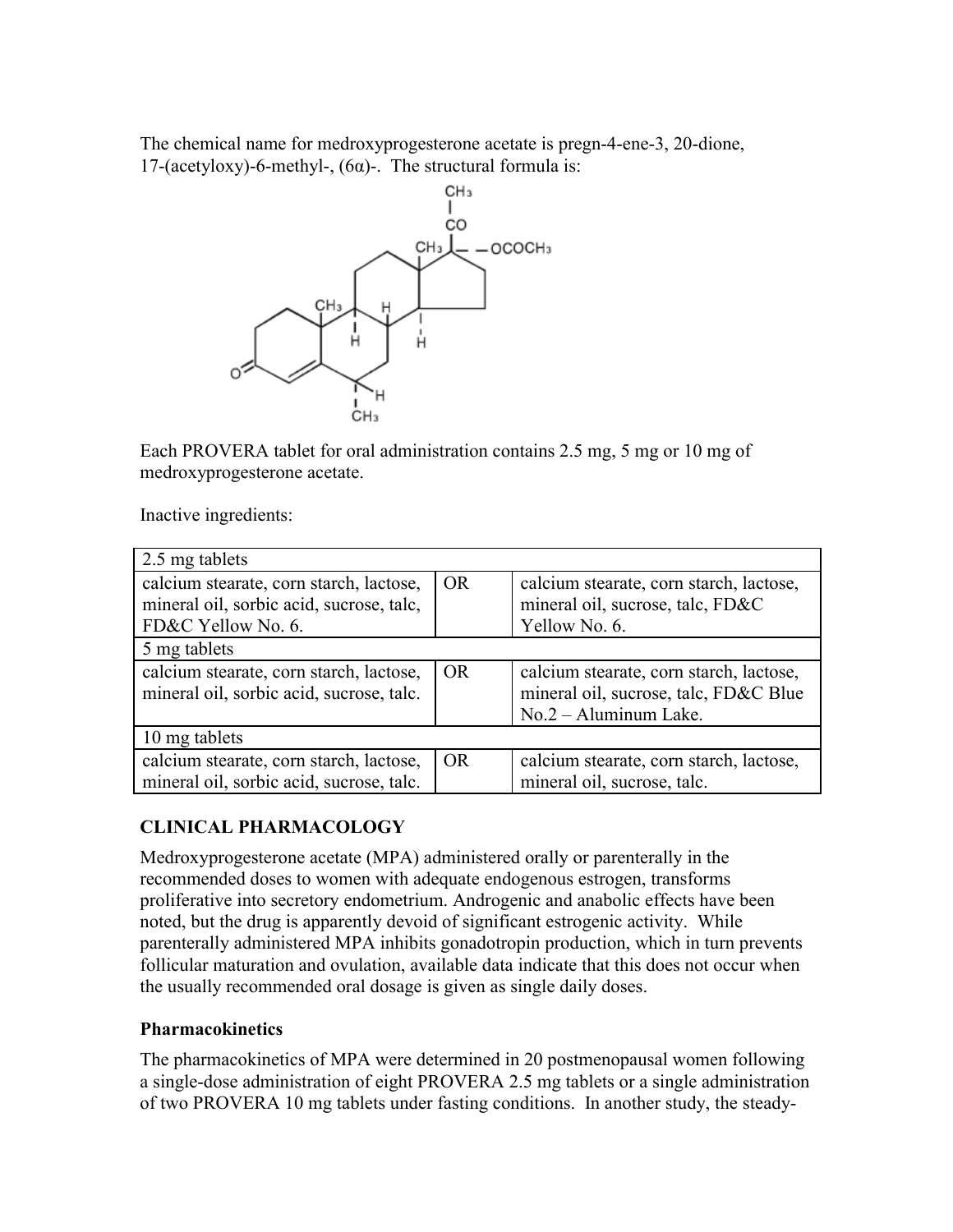state pharmacokinetics of MPA were determined under fasting conditions in 30 postmenopausal women following daily administration of one PROVERA 10 mg tablet for 7 days. In both studies, MPA was quantified in serum using a validated gas chromatography-mass spectrometry (GC-MS) method. Estimates of the pharmacokinetic parameters of MPA after single and multiple doses of PROVERA tablets were highly variable and are summarized in Table 1.

| Tablet               | max          | T<br>max   | Auc $_{0-(\infty)}$ | $t_{1/2}$  | Vd/f    | CL/f     |
|----------------------|--------------|------------|---------------------|------------|---------|----------|
| Strength             | (ng/mL)      | (h)        | $(ng \cdot h/mL)$   | (h)        | (L)     | (mL/min) |
| Single Dose          |              |            |                     |            |         |          |
| $2 \times 10$ mg     | 1.01(0.599)  | 2.65(1.41) | 6.95(3.39)          | 12.1(3.49) | 78024   | 64110    |
|                      |              |            |                     |            | (47220) | (42662)  |
| $8 \times 2.5$ mg    | 0.805(0.413) | 2.22(1.39) | 5.62(2.79)          | 11.6(2.81) | 62748   | 74123    |
|                      |              |            |                     |            | (40146) | (35126)  |
| <b>Multiple Dose</b> |              |            |                     |            |         |          |
| $10 \text{ mg}$ *    | 0.71(0.35)   | 2.83(1.83) | 6.01(3.16)          | 16.6(15.0) | 40564   | 41963    |
|                      |              |            |                     |            | (38256) | (38402)  |

Table 1. Mean (SD) Pharmacokinetic Parameters for Medroxyprogesterone Acetate (MPA)

\*Following Day 7 dose

## **A. Absorption**:

No specific investigation on the absolute bioavailability of MPA in humans has been conducted. MPA is rapidly absorbed from the gastrointestinal tract, and maximum MPA concentrations are obtained between 2 to 4 hours after oral administration.

Administration of PROVERA with food increases the bioavailability of MPA. A 10 mg dose of PROVERA, taken immediately before or after a meal, increased MPA  $C_{\text{max}}$  (50 to 70%) and AUC (18 to 33%). The half-life of MPA was not changed with food.

## **B. Distribution:**

MPA is approximately 90% protein bound, primarily to albumin; no MPA binding occurs with sex hormone binding globulin.

## **C. Metabolism:**

Following oral dosing, MPA is extensively metabolized in the liver via hydroxylation, with subsequent conjugation and elimination in the urine.

## **D. Excretion:**

Most MPA metabolites are excreted in the urine as glucuronide conjugates with only minor amounts excreted as sulfates.

## **E. Specific Populations**

*Hepatic Insufficiency*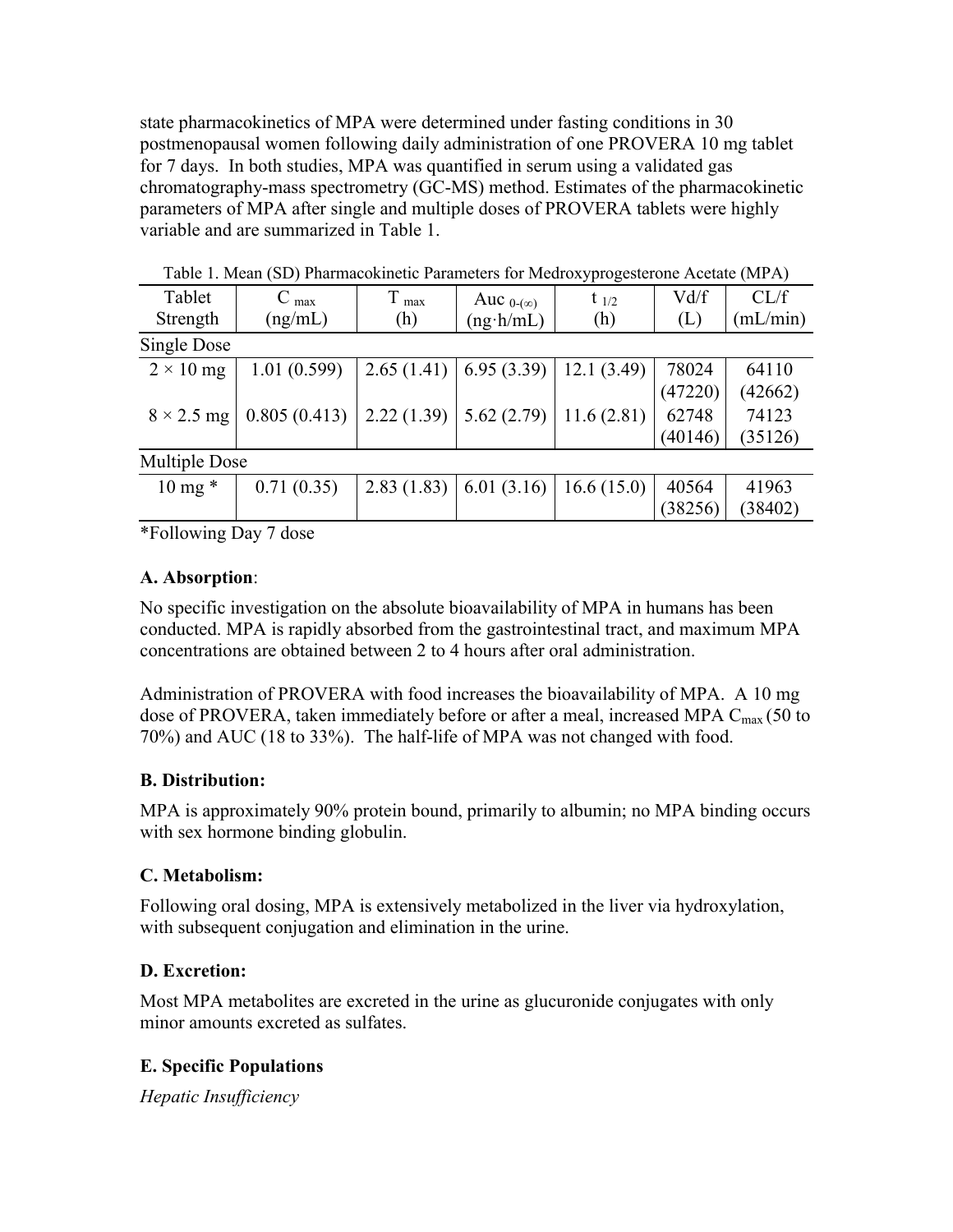MPA is almost exclusively eliminated via hepatic metabolism. In 14 patients with advanced liver disease, MPA disposition was significantly altered (reduced elimination). In patients with fatty liver, the mean percent dose excreted in the 24-hour urine as intact MPA after a 10 mg or 100 mg dose was 7.3% and 6.4%, respectively.

# *Renal Insufficiency*

The effect of renal impairment on the pharmacokinetics of PROVERA has not been studied.

# **F. Drug Interactions**

Medroxyprogesterone acetate (MPA) is metabolized in-vitro primarily by hydroxylation via the CYP3A4. Specific drug-drug interaction studies evaluating the clinical effects with CYP3A4 inducers or inhibitors on MPA have not been conducted. Inducers and/or inhibitors of CYP3A4 may affect the metabolism of MPA.

# **CLINICAL STUDIES**

## **Effects on the Endometrium**

In a 3-year, double-blind, placebo-controlled study of 356 nonhysterectomized, postmenopausal women between 45 and 64 years of age randomized to receive placebo  $(n=119)$ , 0.625 mg conjugated estrogen only  $(n=119)$ , or 0.625 mg conjugated estrogen plus cyclic PROVERA (n=118), results showed a reduced risk of endometrial hyperplasia in the treatment group receiving 10 mg PROVERA plus 0.625 mg conjugated estrogens compared to the group receiving 0.625 mg conjugated estrogens only. See Table 2.

| Histological                          | Placebo        | $CEE$ †   | PROVERA ‡ |
|---------------------------------------|----------------|-----------|-----------|
| Results                               | $(n=119)$      | $(n=119)$ | $+$ CEE   |
|                                       |                |           | $(n=118)$ |
| Normal/No hyperplasia $(\% )$         | 116 (97)       | 45 (38)   | 112(95)   |
| Simple (cystic) hyperplasia $(\%)$    | <sup>(1)</sup> | 33(28)    | 4(3)      |
| Complex (adenomatous) hyperplasia (%) | 1 (1           | 27 (22)   | 2(2)      |
| Atypia $(\% )$                        |                | 14 (12)   |           |
| Adenocarcinoma $(\%)$                 |                |           |           |

Table 2. Number (%) of Endometrial Biopsy Changes Since Baseline After 3 Years of Treatment \*

\*Includes most extreme abnormal result

 $\ddagger$  CEE = conjugated equine estrogens 0.625 mg/day

‡ PROVERA = medroxyprogesterone acetate tablets 10 mg/day for 12 days

In a second 1-year study, 832 postmenopausal women between 45 and 65 years of age were treated with daily 0.625 mg conjugated estrogen (days 1-28), plus either 5 mg cyclic PROVERA or 10 mg cyclic PROVERA (days 15-28), or daily 0.625 mg conjugated estrogen only. The treatment groups receiving 5 or 10 mg cyclic PROVERA (days 15- 28) plus daily conjugated estrogens showed a significantly lower rate of hyperplasia as compared to the conjugated estrogens only group. See Table 3.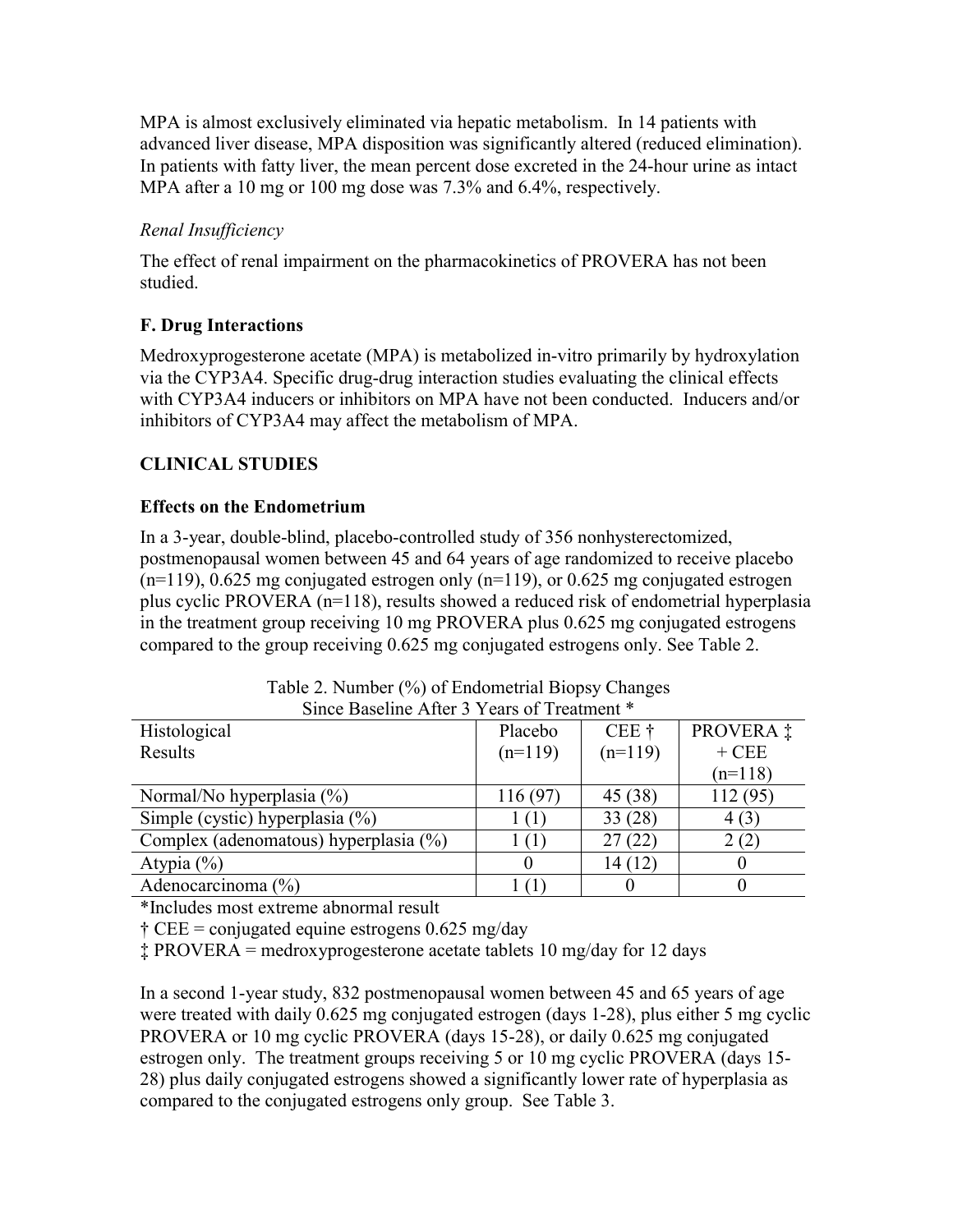|                                        | $CEE*$<br>$MPA \dagger + CEE$ * |           |           |
|----------------------------------------|---------------------------------|-----------|-----------|
|                                        | $(n=283)$                       | MPA 5 mg  | MPA 10 mg |
|                                        |                                 | $(n=277)$ | $(n=272)$ |
| Cystic hyperplasia $(\%)$              | 55 $(19)$                       | 3(1)      |           |
| Adenomatous hyperplasia without atypia | 2(1)                            |           |           |

Table 3. Number (%) of Women with Endometrial Hyperplasia at 1 Year

\* CEE = conjugated equine estrogen 0.625 mg every day of a 28-day cycle.

† Cyclic medroxyprogesterone acetate on days 15 to 28

## **Women's Health Initiative Studies**

The WHI enrolled approximately 27,000 predominantly healthy postmenopausal women in two substudies to assess the risks and benefits of daily oral CE (0.625 mg)-alone or in combination with MPA (2.5 mg) compared to placebo in the prevention of certain chronic diseases. The primary endpoint was the incidence of coronary heart disease (CHD) (defined as nonfatal MI, silent MI and CHD death), with invasive breast cancer as the primary adverse outcome. A "global index" included the earliest occurrence of CHD, invasive breast cancer, stroke, PE, endometrial cancer (only in the CE plus MPA substudy), colorectal cancer, hip fracture, or death due to other cause. These substudies did not evaluate the effects of CE-alone or CE plus MPA on menopausal symptoms.

## *WHI Estrogen Plus Progestin Substudy*

The WHI estrogen plus progestin substudy was stopped early. According to the predefined stopping rule, after an average follow-up of 5.6 years of treatment, the increased risk of invasive breast cancer and cardiovascular events exceeded the specified benefits included in the "global index." The absolute excess risk of events included in the "global index" was 19 per 10,000 women-years.

For those outcomes included in the WHI "global index" that reached statistical significance after 5.6 years of follow-up, the absolute excess risks per 10,000 womenyears in the group treated with CE plus MPA were 7 more CHD events, 8 more strokes, 10 more PEs, and 8 more invasive breast cancers, while the absolute risk reduction per 10,000 women-years were 6 fewer colorectal cancers and 5 fewer hip fractures.

Results of the CE plus MPA substudy, which included 16,608 women (average 63 years of age, range 50 to 79; 83.9 percent White, 6.8 percent Black, 5.4 percent Hispanic, 3.9 percent Other) are presented in Table 4. These results reflect centrally adjudicated data after an average follow-up of 5.6 years.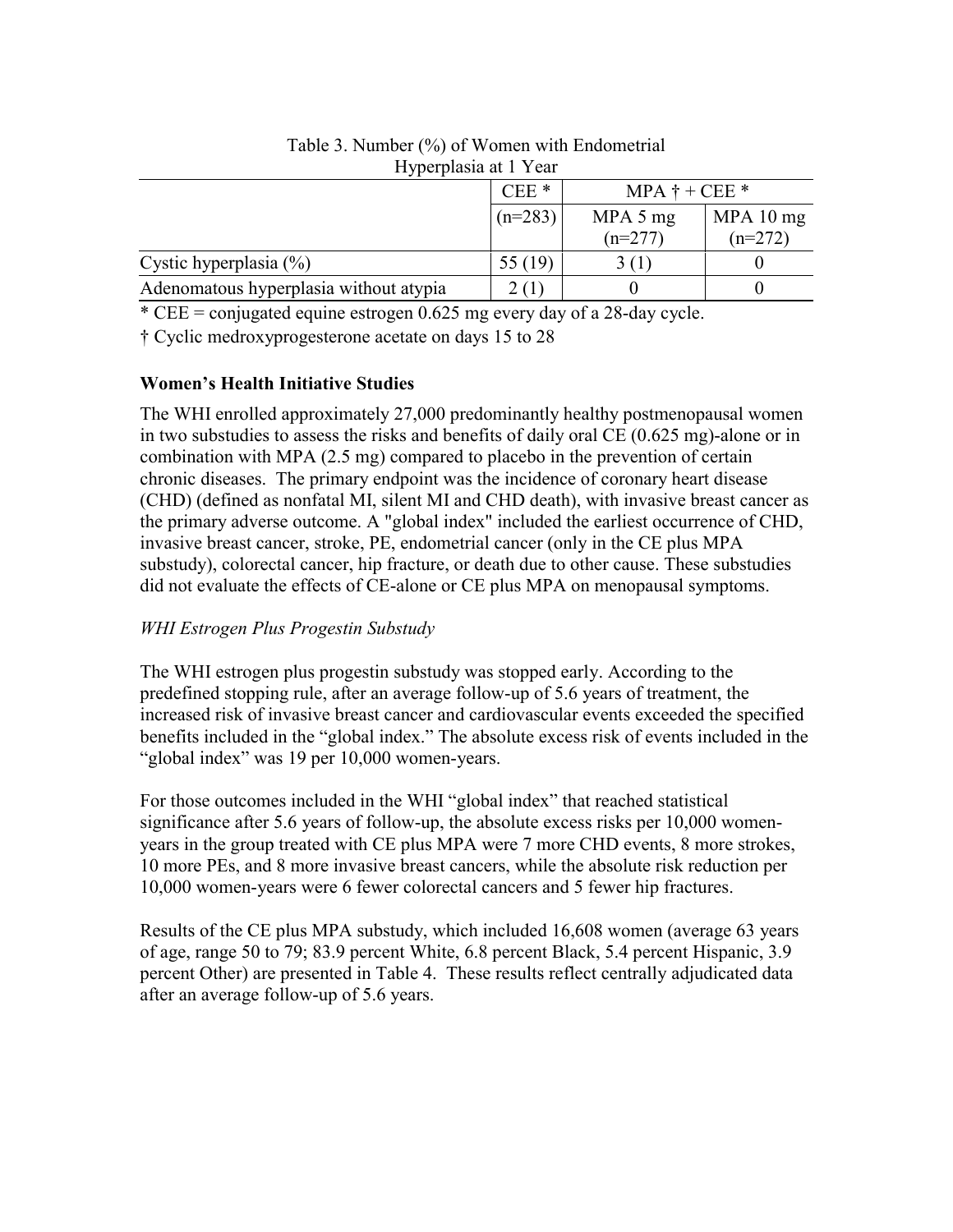| TADIC 4, INELFATIVE AND ADSOLUTE INSIN SEEN IN THE ESTINOUENT LOS<br>PROGESTIN SUBSTUDY OF WHI AT AN AVERAGE OF 5.6 YEARS <sup>a,b</sup> |                      |                |                                      |  |  |
|------------------------------------------------------------------------------------------------------------------------------------------|----------------------|----------------|--------------------------------------|--|--|
|                                                                                                                                          |                      |                |                                      |  |  |
| Event                                                                                                                                    | <b>Relative Risk</b> | <b>CE/MPA</b>  | Placebo                              |  |  |
|                                                                                                                                          | CE/MPA vs placebo    | $n = 8,506$    | $n = 8,102$                          |  |  |
|                                                                                                                                          | $(95\%nCIc)$         |                | Absolute Risk per 10,000 Women-Years |  |  |
|                                                                                                                                          |                      |                |                                      |  |  |
| <b>CHD</b> events                                                                                                                        | $1.23(0.99-1.53)$    | 41             | 34                                   |  |  |
| Non-fatal MI                                                                                                                             | $1.28(1.00-1.63)$    | 31             | 25                                   |  |  |
| CHD death                                                                                                                                | $1.10(0.70-1.75)$    | 8              | 8                                    |  |  |
| All strokes                                                                                                                              | $1.31(1.03-1.68)$    | 33             | 25                                   |  |  |
| Ischemic stroke                                                                                                                          | $1.44(1.09-1.90)$    | 26             | 18                                   |  |  |
| Deep vein thrombosis <sup>d</sup>                                                                                                        | $1.95(1.43-2.67)$    | 26             | 13                                   |  |  |
| Pulmonary embolism                                                                                                                       | $2.13(1.45-3.11)$    | 18             | 8                                    |  |  |
| Invasive breast cancer <sup>e</sup>                                                                                                      | $1.24(1.01-1.54)$    | 41             | 33                                   |  |  |
| Colorectal cancer                                                                                                                        | $0.61(0.42 - 0.87)$  | 10             | 16                                   |  |  |
| Endometrial cancer <sup>d</sup>                                                                                                          | $0.81(0.48-1.36)$    | 6              | 7                                    |  |  |
| Cervical cancer <sup>d</sup>                                                                                                             | $1.44(0.47-4.42)$    | $\overline{2}$ |                                      |  |  |
| Hip fracture                                                                                                                             | $0.67(0.47-0.96)$    | 11             | 16                                   |  |  |
| Vertebral fractures <sup>d</sup>                                                                                                         | $0.65(0.46-0.92)$    | 11             | 17                                   |  |  |
| Lower arm/wrist                                                                                                                          |                      |                |                                      |  |  |
| fractures <sup>d</sup>                                                                                                                   | $0.71(0.59-0.85)$    | 44             | 62                                   |  |  |
| Total fractures <sup>d</sup>                                                                                                             | $0.76(0.69-0.83)$    | 152            | 199                                  |  |  |
| Overall mortality <sup>f</sup>                                                                                                           | $1.00(0.83-1.19)$    | 52             | 52                                   |  |  |
| Global Index <sup>g</sup>                                                                                                                | $1.13(1.02-1.25)$    | 184            | 165                                  |  |  |

# **Table 4 : RELATIVE AND ABSOLUTE RISK SEEN IN THE ESTROGEN PLUS**

<sup>a</sup> Adapted from numerous WHI publications. WHI publications can be viewed at www.nhlbi.nih.gov/whi.

<sup>b</sup> Results are based on centrally adjudicated data.

<sup>c</sup> Nominal confidence intervals unadjusted for multiple looks and multiple comparisons.

<sup>d</sup> Not included in "global index".

Г

e Includes metastatic and non-metastatic breast cancer, with the exception of in situ breast cancer.

<sup>f</sup> All deaths, except from breast or colorectal cancer, definite or probable CHD, PE or cerebrovascular disease.

<sup>g</sup> A subset of the events was combined in a "global index", defined as the earliest occurrence of CHD events, invasive breast cancer, stroke, pulmonary embolism, colorectal cancer, hip fracture, or death due to other causes.

Timing of the initiation of estrogen plus progestin therapy relative to the start of menopause may affect the overall risk benefit profile. The WHI estrogen plus progestin substudy stratified by age showed in women 50 to 59 years of age a nonsignificant trend toward reduced risk in overall mortality [hazard ration (HR) 0.69 (95 percent CI, 0.44- 1.07)].

#### **Women's Health Initiative Memory Study**

The WHIMS estrogen plus progestin ancillary study of WHI enrolled 4,532 predominantly healthy postmenopausal women 65 years of age and older (47 percent were aged 65 to 69 years of age, 35 percent were 70 to 74 years of age, and 18 percent were 75 years of age and older) to evaluate the effects of daily CE (0.625 mg) plus MPA (2.5 mg) on the incidence of probable dementia (primary outcome) compared to placebo.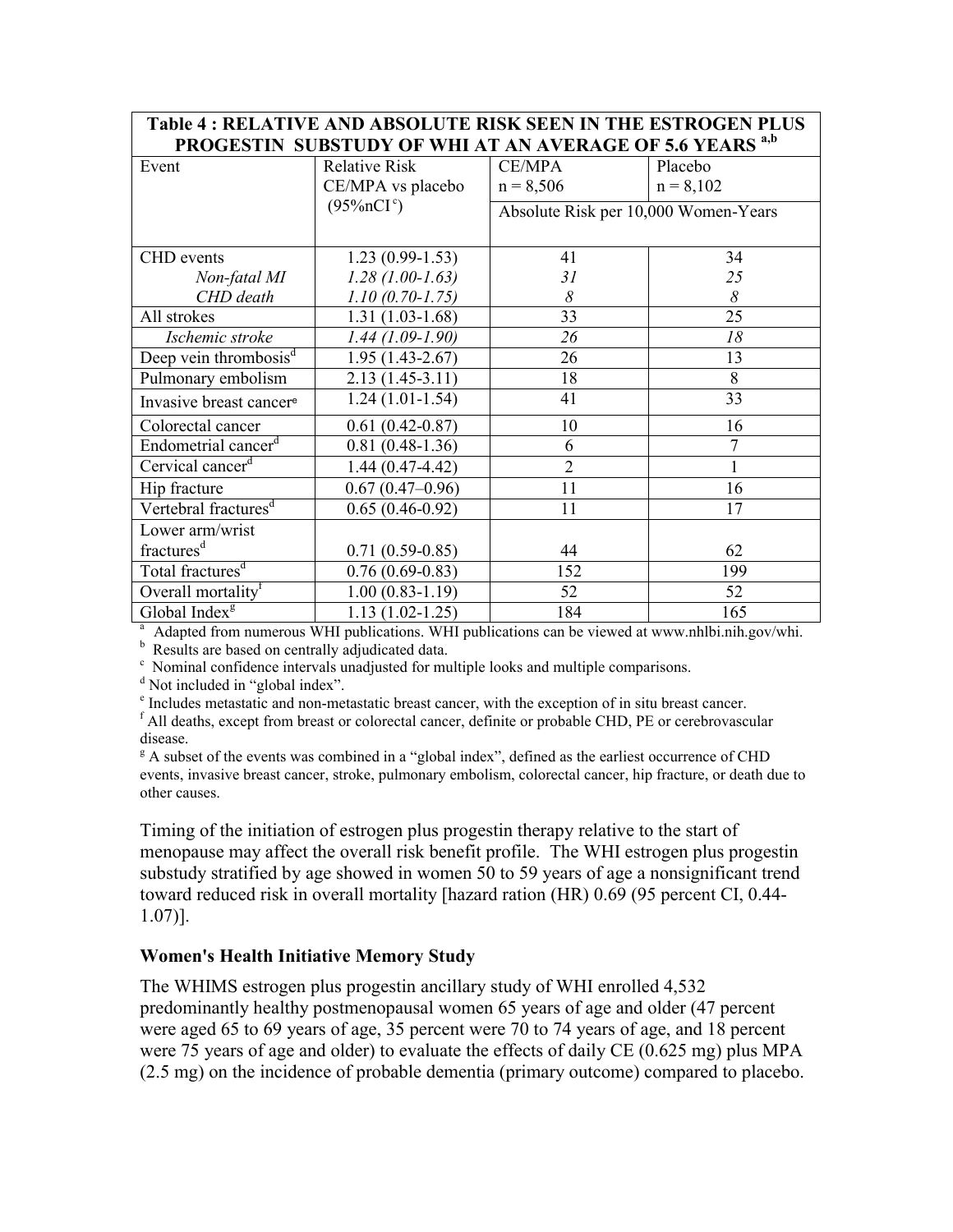After an average follow-up of 4 years, the relative risk of probable dementia for CE plus MPA versus placebo was 2.05 (95 percent CI, 1.21-3.48). The absolute risk of probable dementia for CE plus MPA versus placebo was 45 versus 33 per 10,000 women-years. Probable dementia as defined in this study included Alzheimer's disease (AD), vascular dementia (VaD) and mixed type (having features of both AD and VaD). The most common classification of probable dementia in the treatment group and the placebo group was AD. Since the ancillary study was conducted in women 65 to 79 years of age, it is unknown whether these findings apply to younger postmenopausal women. (See **WARNINGS, Probable Dementia** and **PRECAUTIONS, Geriatric Use)**.

## **INDICATIONS AND USAGE**

PROVERA tablets are indicated for the treatment of secondary amenorrhea and abnormal uterine bleeding due to hormonal imbalance in the absence of organic pathology, such as fibroids or uterine cancer. They are also indicated for use in the prevention of endometrial hyperplasia in nonhysterectomized postmenopausal women who are receiving daily oral conjugated estrogens 0.625 mg tablets.

# **CONTRAINDICATIONS**

PROVERA is contraindicated in women with any of the following conditions:

- 1. Undiagnosed abnormal genital bleeding.
- 2. Known, suspected, or history of breast cancer.
- 3. Known or suspected estrogen- or progesterone-dependent neoplasia.
- 4. Active DVT, PE, or a history of these conditions
- 5. Active arterial thromboembolic disease (for example, stroke and MI), or a history of these conditions.
- 6. Known anaphylactic reaction or angioedema to PROVERA.
- 7. Known liver impairment or disease.
- 8. Known or suspected pregnancy.

## **WARNINGS**

See **BOXED WARNINGS.**

## **1. Cardiovascular Disorders.**

An increased risk of PE, DVT, stroke, and MI has been reported with estrogen plus progestin therapy. Should any of these events occur or be suspected, estrogen plus progestin therapy should be discontinued immediately.

Risk factors for arterial vascular disease (for example, hypertension, diabetes mellitus, tobacco use, hypercholesterolemia, and obesity) and/or venous thromboembolism (VTE) (for example, personal history or family history of VTE, obesity, and systemic lupus erythematosus) should be managed appropriately.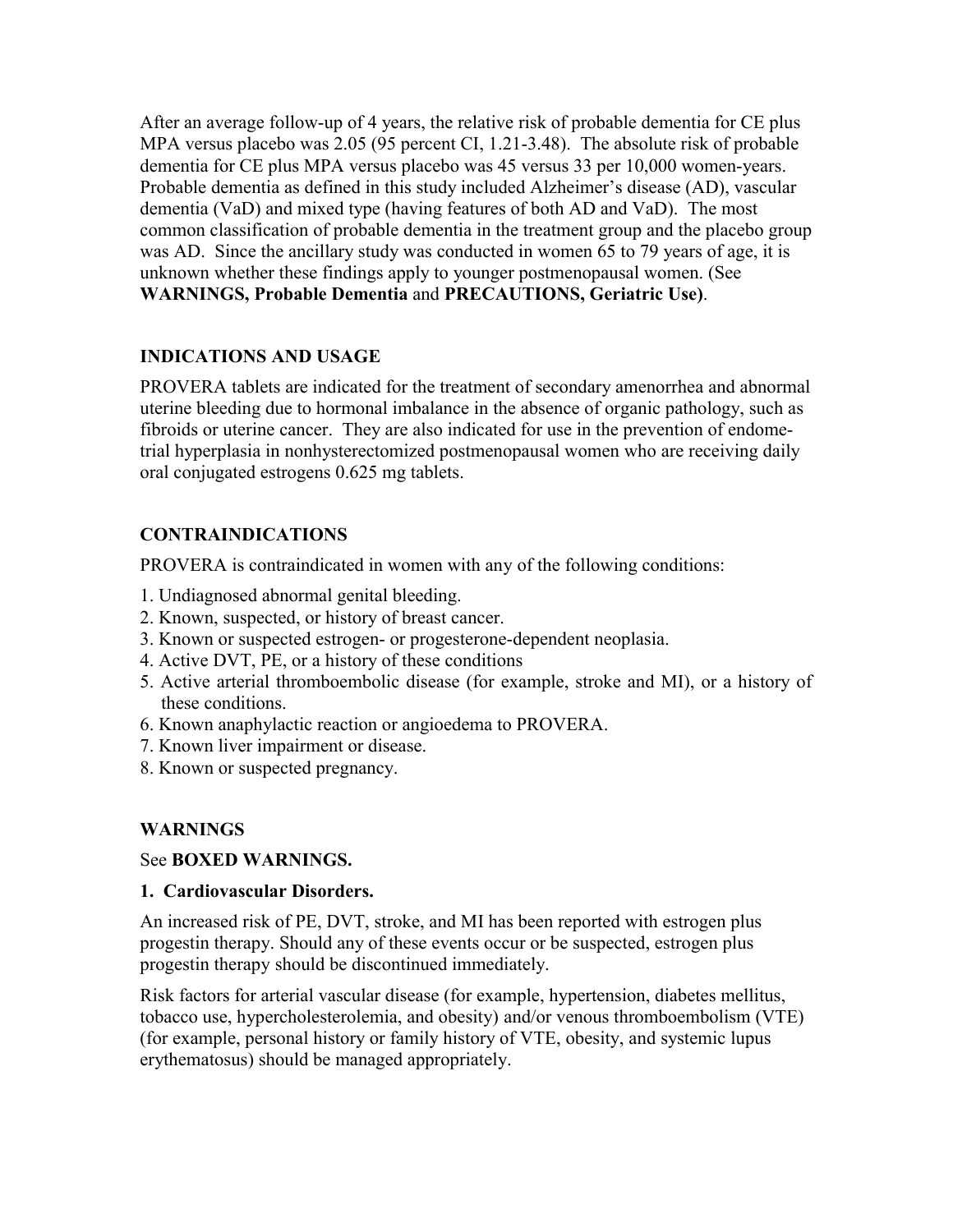## **a. Stroke**

In the WHI estrogen plus progestin substudy, a statistically significant increased risk of stroke was reported in women 50 to 79 years of age receiving CE (0.625 mg) plus MPA (2.5 mg) compared to women in the same age group receiving placebo (33 versus 25 per 10,000 women-years). (See **CLINICAL STUDIES**.) The increase in risk was demonstrated after the first year and persisted. Should a stroke occur or be suspected, estrogen plus progestin therapy should be discontinued immediately.

# **b***.* **Coronary Heart Disease**

In the WHI estrogen plus progestin substudy, there was a statistically non-significant increased risk of CHD events reported in women receiving daily CE (0.625 mg) plus MPA (2.5 mg) compared to women receiving placebo (41 versus 34 per 10,000 womenyears). An increase in relative risk was demonstrated in year 1, and a trend toward decreasing relative risk was reported in years 2 through 5.

In postmenopausal women with documented heart disease ( $n = 2.763$ , average 66.7 years of age), in a controlled clinical trial of secondary prevention of cardiovascular disease (Heart and Estrogen/Progestin Replacement Study [HERS]), treatment with daily CE (0.625 mg) plus MPA (2.5mg) demonstrated no cardiovascular benefit. During an average follow-up of 4.1 years, treatment with CE plus MPA did not reduce the overall rate of CHD events in postmenopausal women with established coronary heart disease. There were more CHD events in the CE plus MPA-treated group than in the placebo group in year 1, but not during the subsequent years. Two thousand three hundred and twenty-one (2,321) women from the original HERS trial agreed to participate in an open label extension of HERS, HERS II. Average follow-up in HERS II was an additional 2.7 years, for a total of 6.8 years overall. Rates of CHD events were comparable among women in the CE plus MPA group and the placebo group in HERS, HERS II, and overall.

# **c. Venous Thromboembolism**

In the WHI estrogen plus progestin substudy, a statistically significant 2-fold greater rate of VTE (DVT and PE) was reported in women receiving daily CE (0.625 mg) plus MPA (2.5 mg) compared to women receiving placebo (35 versus 17 per 10,000 women-years). Statistically significant increases in risk for both DVT (26 versus 13 per 10,000 womenyears) and PE (18 versus 8 per 10,000 women-years) were also demonstrated. The increase in VTE risk was demonstrated during the first year and persisted. (See **CLINICAL STUDIES.**) Should a VTE occur or be suspected, estrogen plus progestin therapy should be discontinued immediately.

If feasible, estrogens plus progestins should be discontinued at least 4 to 6 weeks before surgery of the type associated with an increased risk of thromboembolism, or during periods of prolonged immobilization.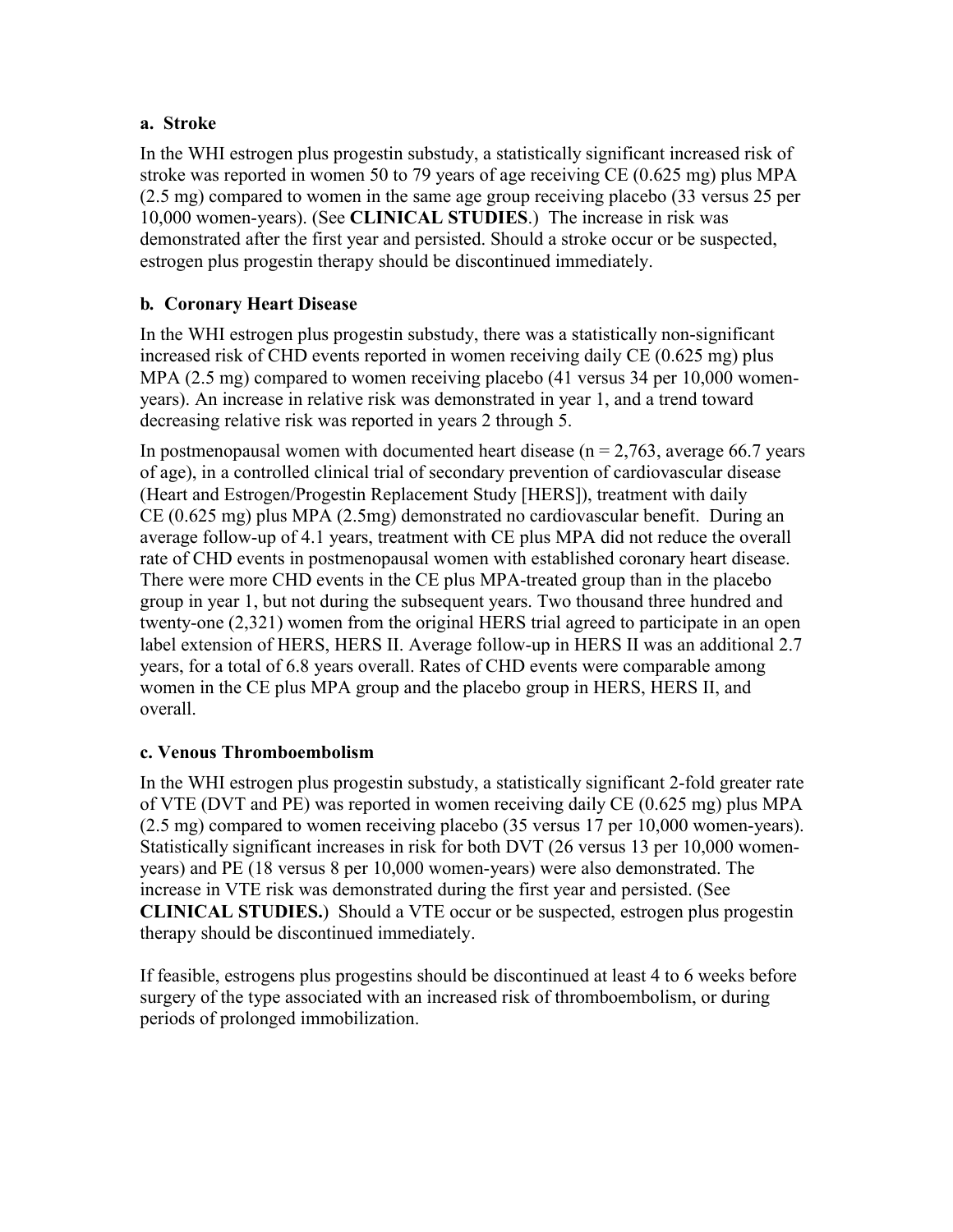## **2. Malignant Neoplasms**

## **a***.* **Breast Cancer**

The most important randomized clinical trial providing information about breast cancer in estrogen plus progestin users is the WHI substudy of daily CE (0.625 mg) plus MPA (2.5 mg). After a mean follow-up of 5.6 years, the estrogen plus progestin substudy reported an increased risk of invasive breast cancer in women who took daily CE plus MPA.

In this substudy, prior use of estrogen-alone or estrogen plus progestin therapy was reported by 26 percent of the women. The relative risk of invasive breast cancer was 1.24, and the absolute risk was 41 versus 33 cases per 10,000 women-years, for CE plus MPA compared with placebo. Among women who reported prior use of hormone therapy, the relative risk of invasive breast cancer was 1.86, and the absolute risk was 46 versus 25 cases per 10,000 women-years, for CE plus MPA compared with placebo. Among women who reported no prior use of hormone therapy, the relative risk of invasive breast cancer was 1.09, and the absolute risk was 40 versus 36 cases per 10,000 women-years, for CE plus MPA compared with placebo. In the same substudy, invasive breast cancers were larger, were more likely to be node positive, and were diagnosed at a more advanced stage in the CE (0.625 mg) plus MPA (2.5 mg) group compared with the placebo group. Metastatic disease was rare with no apparent difference between the two groups. Other prognostic factors such as histologic subtype, grade, and hormone receptor status did not differ between the groups. (See **CLINICAL STUDIES**.)

Consistent with the WHI clinical trial, observational studies have also reported an increased risk of breast cancer for estrogen plus progestin therapy, and a smaller risk for estrogen-alone therapy, after several years of use. The risk increased with duration of use, and appeared to return to baseline over about 5 years after stopping treatment (only the observational studies have substantial data on risk after stopping). Observational studies also suggest that the risk of breast cancer was greater, and became apparent earlier, with estrogen plus progestin therapy as compared to estrogen-alone therapy. However, these studies have not found significant variation in the risk of breast cancer among different estrogen plus progestin combinations, or routes of administration.

The use of estrogen plus progestin has been reported to result in an increase in abnormal mammograms requiring further evaluation. All women should receive yearly breast examinations by a healthcare provider and perform monthly breast self-examinations. In addition, mammography examinations should be scheduled based on patient age, risk factors, and prior mammogram results.

#### **b**. **Endometrial Cancer**

An increased risk of endometrial cancer has been reported with the use of unopposed estrogen therapy in women with a uterus. The reported endometrial cancer risk among unopposed estrogen users is about 2 to 12 times greater than in non-users, and appears dependent on duration of treatment and on estrogen dose. Most studies show no significant increased risk associated with the use of estrogens for less than 1 year. The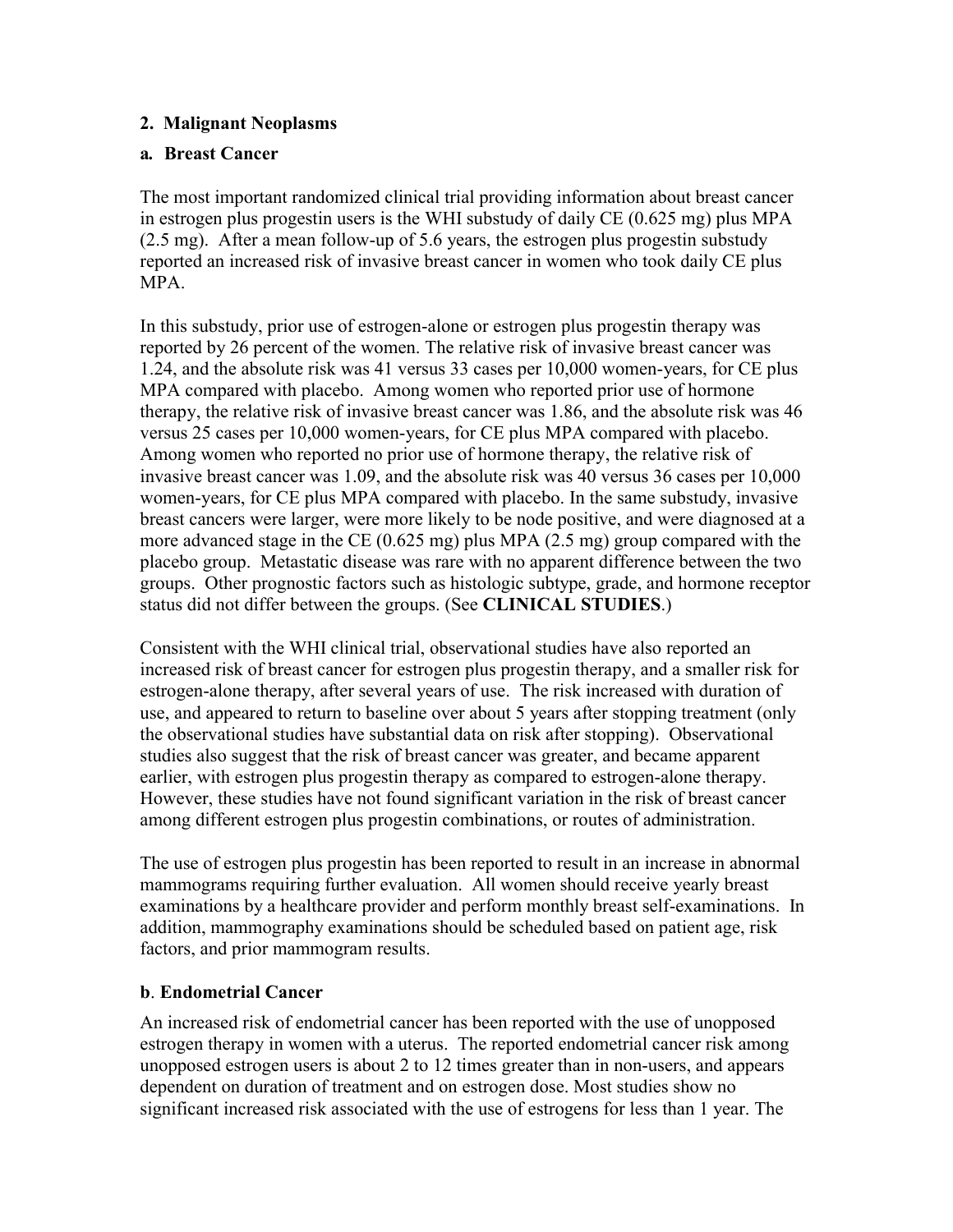greatest risk appears associated with prolonged use, with increased risks of 15- to 24-fold for 5 to 10 years or more. This risk has been shown to persist for at least 8 to 15 years after estrogen therapy is discontinued.

Clinical surveillance of all women using estrogen plus progestin therapy is important. Adequate diagnostic measures, including endometrial sampling when indicated, should be undertaken to rule out malignancy in all cases of undiagnosed persistent or recurring abnormal genital bleeding. There is no evidence that the use of natural estrogens results in a different endometrial risk profile than synthetic estrogens of equivalent estrogen dose. Adding a progestin to estrogen therapy has been shown to reduce the risk of endometrial hyperplasia, which may be a precursor to endometrial cancer.

## **c**. **Ovarian Cancer**

The WHI estrogen plus progestin substudy reported a statistically non-significant increased risk of ovarian cancer. After an average follow-up of 5.6 years, the relative risk for ovarian cancer for CE plus MPA versus placebo was 1.58 (95 percent CI, 0.77-3.24). The absolute risk for CE plus MPA was 4 versus 3 cases per 10,000 women-years. In some epidemiologic studies, the use of estrogen plus progestin and estrogen-only products, in particular for 5 or more years, has been associated with increased risk of ovarian cancer. However, the duration of exposure associated with increased risk is not consistent across all epidemiologic studies and some report no association.

## **3**. **Probable Dementia**

In the WHIMS estrogen plus progestin ancillary study of WHI, a population of 4,532 postmenopausal women aged 65 to 79 years was randomized to daily CE (0.625 mg) plus MPA (2.5 mg) or placebo.

After an average follow-up of 4 years, 40 women in the CE plus MPA group and 21 women in the placebo group were diagnosed with probable dementia. The relative risk of probable dementia for CE plus MPA versus placebo was 2.05 (95 percent CI, 1.21-3.48). The absolute risk of probable dementia for CE plus MPA versus placebo was 45 versus 22 cases per 10,000 women-years. It is unknown whether these findings apply to younger postmenopausal women. (See **CLINICAL STUDIES** and **PRECAUTIONS, Geriatric Use**.)

## **4. Visual Abnormalities**

Discontinue estrogen plus progestin therapy pending examination if there is sudden partial or complete loss of vision, or a sudden onset of proptosis, diplopia or migraine. If examination reveals papilledema or retinal vascular lesions, estrogen plus progestin therapy should be permanently discontinued.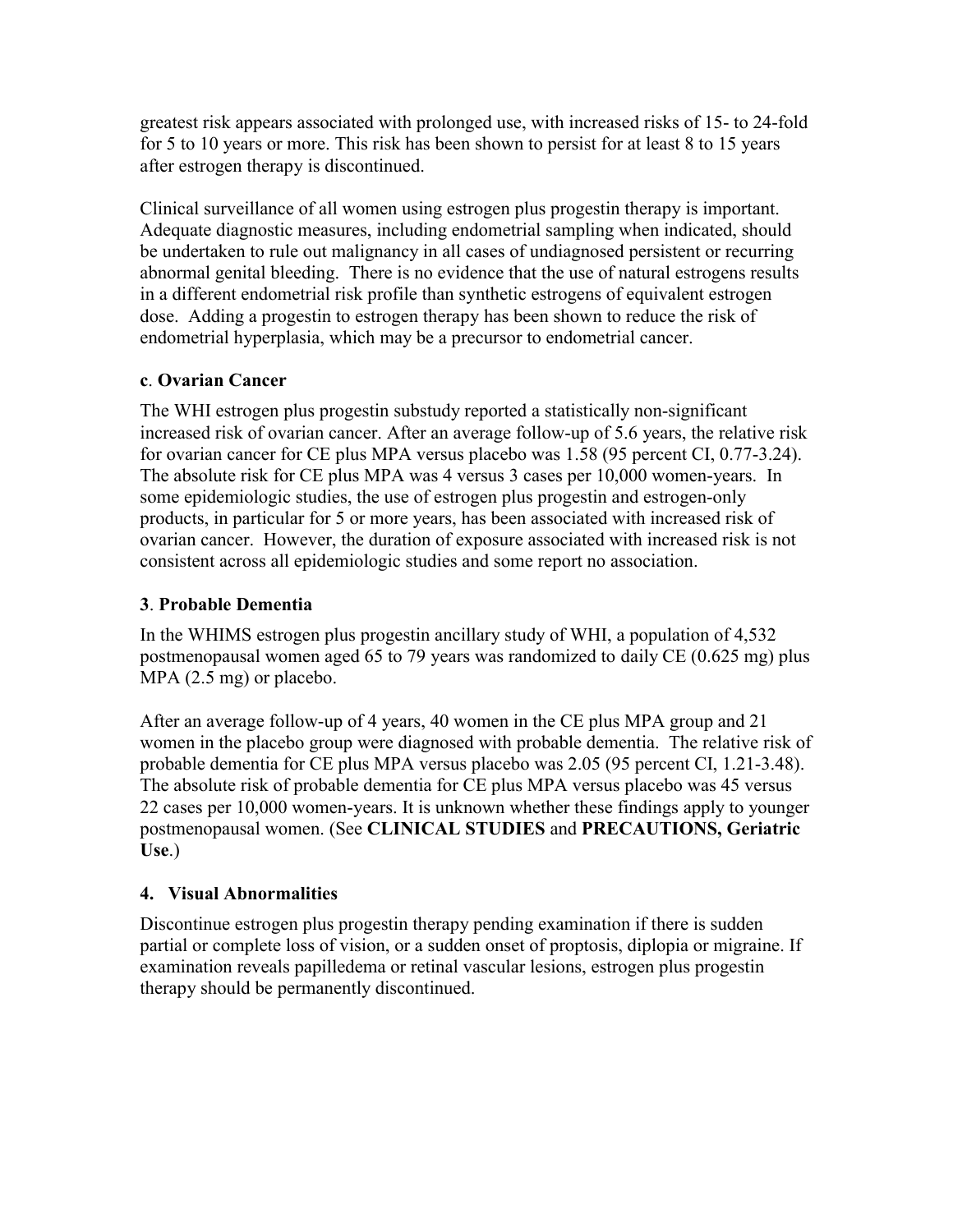## **PRECAUTIONS**

## **A. General**

1. Addition of a progestin when a woman has not had a hysterectomy

Studies of the addition of a progestin for 10 or more days of a cycle of estrogen administration, or daily with estrogen in a continuous regimen, have reported a lowered incidence of endometrial hyperplasia than would be induced by estrogen treatment alone. Endometrial hyperplasia may be a precursor to endometrial cancer.

There are, however, possible risks that may be associated with the use of progestins with estrogens compared to estrogen-alone regimens. These include an increased risk of breast cancer.

2. Unexpected abnormal vaginal bleeding

In cases of unexpected abnormal vaginal bleeding, adequate diagnostic measures are indicated.

## 3. Elevated blood pressure

Blood pressure should be monitored at regular intervals with estrogen plus progestin therapy.

## 4. Hypertriglyceridemia

In women with pre-existing hypertriglyceridemia, estrogen plus progestin therapy may be associated with elevations of plasma triglycerides leading to pancreatitis. Consider discontinuation of treatment if pancreatitis occurs.

## 5. Hepatic Impairment and/or past history of cholestatic jaundice

Estrogens plus progestins may be poorly metabolized in women with impaired liver function. For women with a history of cholestatic jaundice associated with past estrogen use or with pregnancy, caution should be exercised, and in the case of recurrence, medication should be discontinued.

## 6. Fluid Retention

Progestins may cause some degree of fluid retention. Women who have conditions which might be influenced by this factor, such as cardiac or renal impairment, warrant careful observation when estrogen plus progestin are prescribed.

## 7. Hypocalcemia

Estrogen plus progestin therapy should be used with caution in women with hypoparathyroidism as estrogen-induced hypocalcemia may occur.

#### 8. Exacerbation of other conditions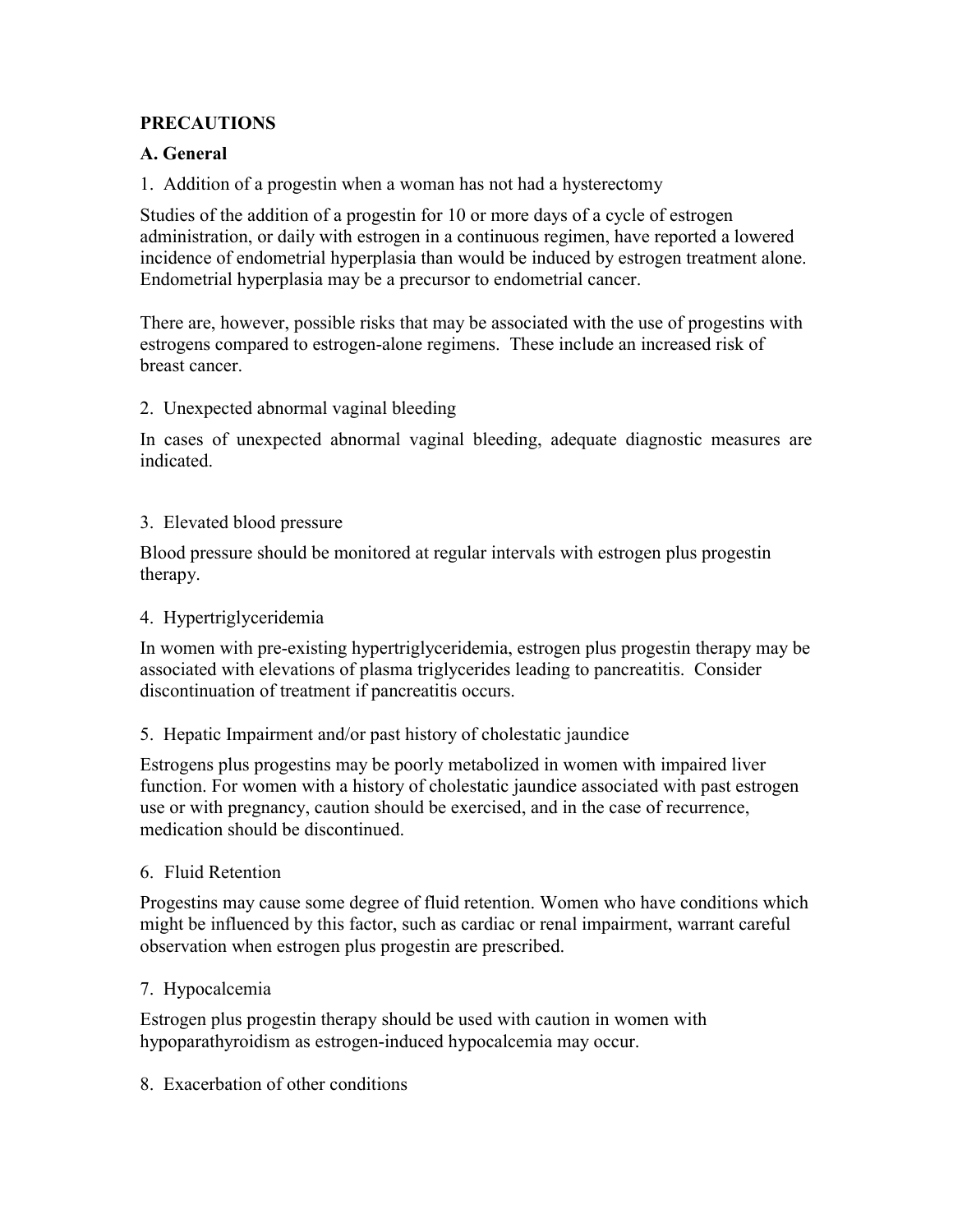Estrogen plus progestin therapy may cause an exacerbation of asthma, diabetes mellitus, epilepsy, migraine, porphyria, systemic lupus erythematosus, and hepatic hemangiomas and should be used with caution in women with these conditions.

## **B. Patient Information**

Physicians are advised to discuss the Patient Information leaflet with women for whom they prescribe PROVERA.

There may be an increased risk of minor birth defects in children whose mothers are exposed to progestins during the first trimester of pregnancy. The possible risk to the male baby is hypospadias, a condition in which the opening of the penis is on the underside rather than the tip of the penis. This condition occurs naturally in approximately 5 to 8 per 1000 male births. The risk may be increased with exposure to PROVERA. Enlargement of the clitoris and fusion of the labia may occur in female babies. However, a clear association between hypospadias, clitoral enlargement and labial fusion with use of PROVERA has not been established.

Inform the patient of the importance of reporting exposure to PROVERA in early pregnancy.

# **C. Drug-Laboratory Test Interactions**

The following laboratory results may be altered by the use of estrogen plus progestin therapy:

- 1. Accelerated prothrombin time, partial thromboplastin time, and platelet aggregation time; increased platelet count; increased factors II, VII antigen, VIII antigen, VIII coagulant activity, IX, X, XII, VII-X complex, II-VII-X complex, and betathromboglobulin; decreased levels of anti-factor Xa and antithrombin III, decreased antithrombin III activity; increased levels of fibrinogen and fibrinogen activity; increased plasminogen antigen and activity.
- 2. Increased thyroid-binding globulin (TBG) levels leading to increased circulating total thyroid hormone levels as measured by protein-bound iodine (PBI), T4 levels (by column or by radioimmunoassay) or T3 levels by radioimmunoassay, T3 resin uptake is decreased, reflecting the elevated TBG. Free T4 and free T3 concentrations are unaltered. Women on thyroid replacement therapy may require higher doses of thyroid hormone.
- 3. Other binding proteins may be elevated in serum, for example, corticosteroid binding globulin (CBG), sex hormone binding globulin (SHBG) leading to increased circulating corticosteroid and sex steroids, respectively. Free hormone concentrations, such as testosterone and estradiol, may be decreased. Other plasma proteins may be increased (angiotensinogen/renin substrate, alpha-1-antitrypsin, ceruloplasmin).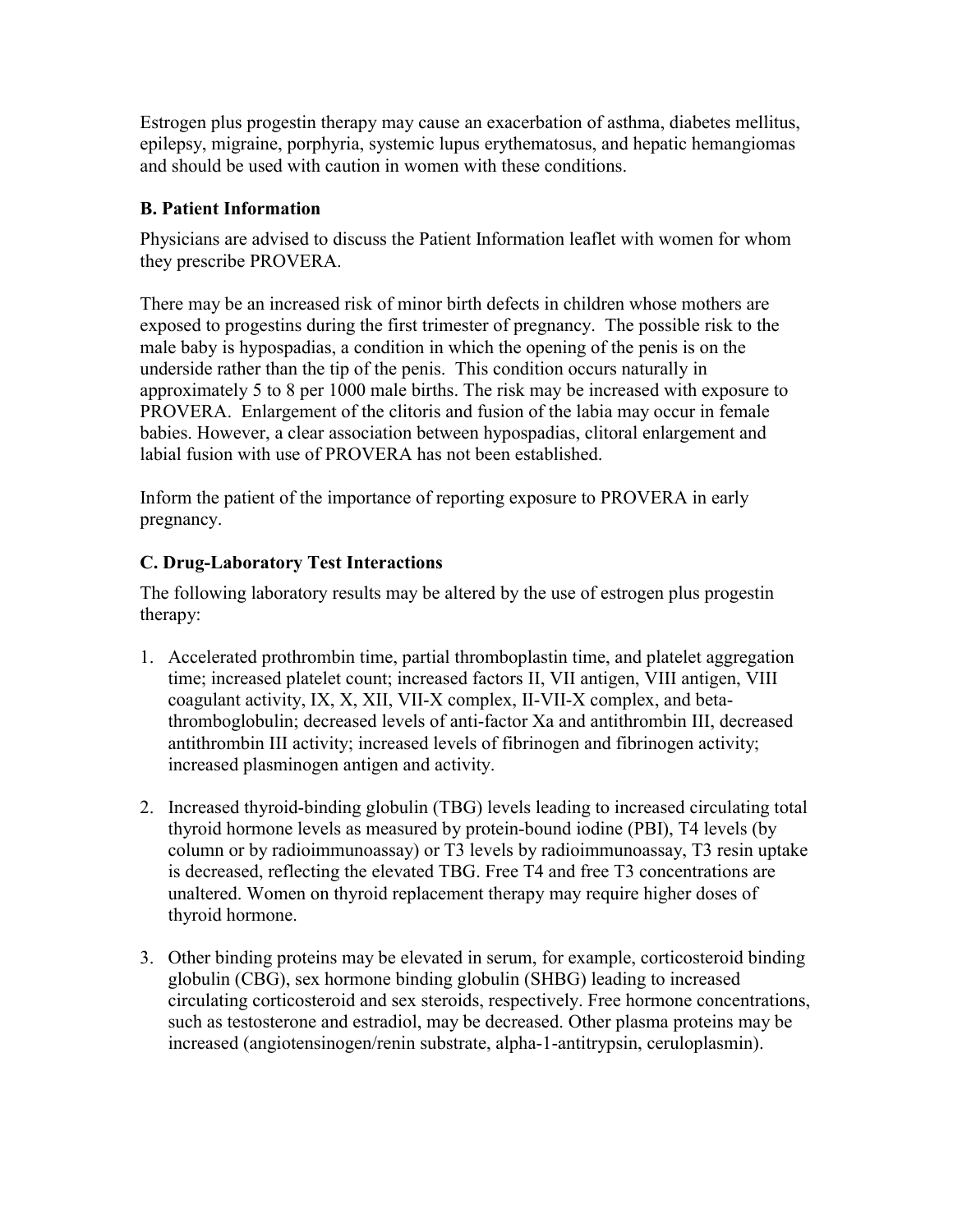- 4. Increased plasma high-density lipoprotein (HDL) and HDL2 cholesterol subfraction concentrations, reduced low-density lipoprotein (LDL) cholesterol concentration, increased triglycerides levels.
- 5. Impaired glucose tolerance.

# **D. Carcinogenesis, Mutagenesis, Impairment of Fertility**

Carcinogenicity: Long-term intramuscular administration of medroxyprogesterone acetate has been shown to produce mammary tumors in beagle dogs. There was no evidence of a carcinogenic effect associated with the oral administration of medroxyprogesterone acetate to rats and mice.

Long-term continuous administration of estrogen plus progestin therapy has shown an increased risk of breast cancer and ovarian cancer. (See **WARNINGS** and **PRECAUTIONS**.)

Genotoxicity: Medroxyprogesterone acetate was not mutagenic in a battery of *in vitro* or *in vivo* genetic toxicity assays.

Fertility: Medroxyprogesterone acetate at high doses is an antifertility drug and high doses would be expected to impair fertility until the cessation of treatment.

## **E. Pregnancy**

PROVERA should not be used during pregnancy. (See **CONTRAINDICATIONS**.)

There may be increased risks for hypospadias, clitoral enlargement and labial fusion in children whose mothers are exposed to PROVERA during the first trimester of pregnancy. However, a clear association between these conditions with use of PROVERA has not been established.

# **F. Nursing Mothers**

PROVERA should not be used during lactation. Detectable amounts of progestin have been identified in the breast milk of nursing mothers receiving progestins.

# **G. Pediatric Use**

PROVERA tablets are not indicated in children. Clinical studies have not been conducted in the pediatric population.

# **H. Geriatric Use**

There have not been sufficient numbers of geriatric women involved in clinical studies utilizing PROVERA alone to determine whether those over 65 years of age differ from younger subjects in their response to PROVERA alone.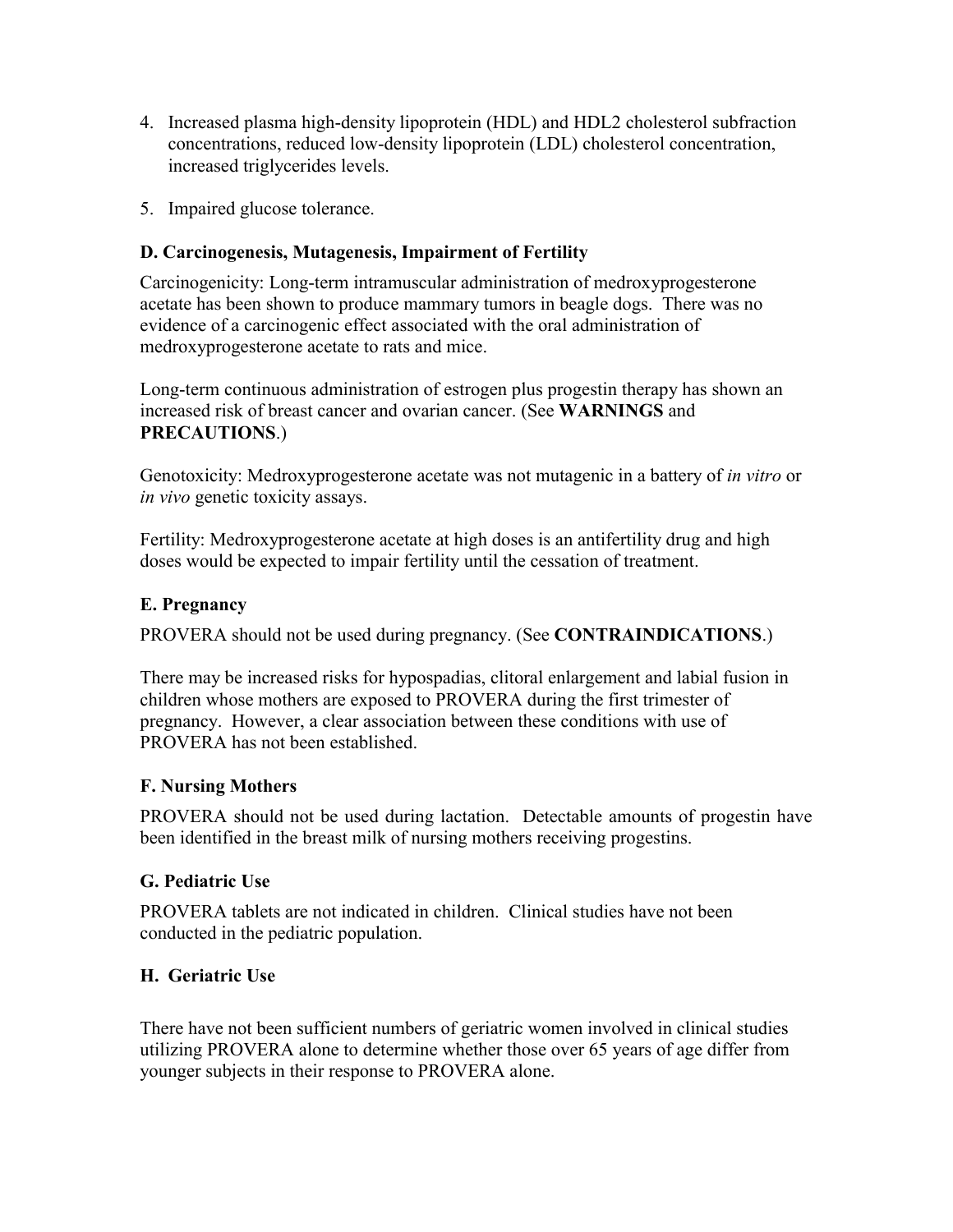#### *The Women's Health Initiative Studies*

In the WHI estrogen plus progestin substudy (daily CE  $[0.625 \text{ mg}]$  plus MPA  $[2.5 \text{ mg}]$ ) versus placebo), there was a higher relative risk of nonfatal stroke and invasive breast cancer in women greater than 65 years of age. (See **CLINICAL STUDIES**.)

## *The Women's Health Initiative Memory Study*

In the WHIMS ancillary studies of postmenopausal women 65 to 79 years of age, there was an increased risk of developing probable dementia in women receiving estrogenalone or estrogen plus progestin when compared to placebo. (See **WARNINGS, Probable Dementia**.)

Since both ancillary studies were conducted in women 65 to 79 years of age, it is unknown whether these findings apply to younger postmenopausal women. (See **WARNINGS, Probable Dementia**.)

#### **ADVERSE REACTIONS** See **BOXED WARNINGS**, **WARNINGS**, and **PRECAUTIONS**.

Because clinical trials are conducted under widely varying conditions, adverse reaction rates observed in the clinical trials of a drug cannot be directly compared to rates in the clinical trials of another drug and may not reflect the rates observed in practice.

The following adverse reactions have been reported in women taking PROVERA tablets, without concomitant estrogens treatment:

## **1. Genitourinary system**

Abnormal uterine bleeding (irregular, increase, decrease), change in menstrual flow, breakthrough bleeding, spotting, amenorrhea, changes in cervical erosion and cervical secretions.

#### **2. Breasts**

Breast tenderness, mastodynia or galactorrhea has been reported.

## **3. Cardiovascular**

Thromboembolic disorders including thrombophlebitis and pulmonary embolism have been reported.

#### **4. Gastrointestinal**

Nausea, cholestatic jaundice.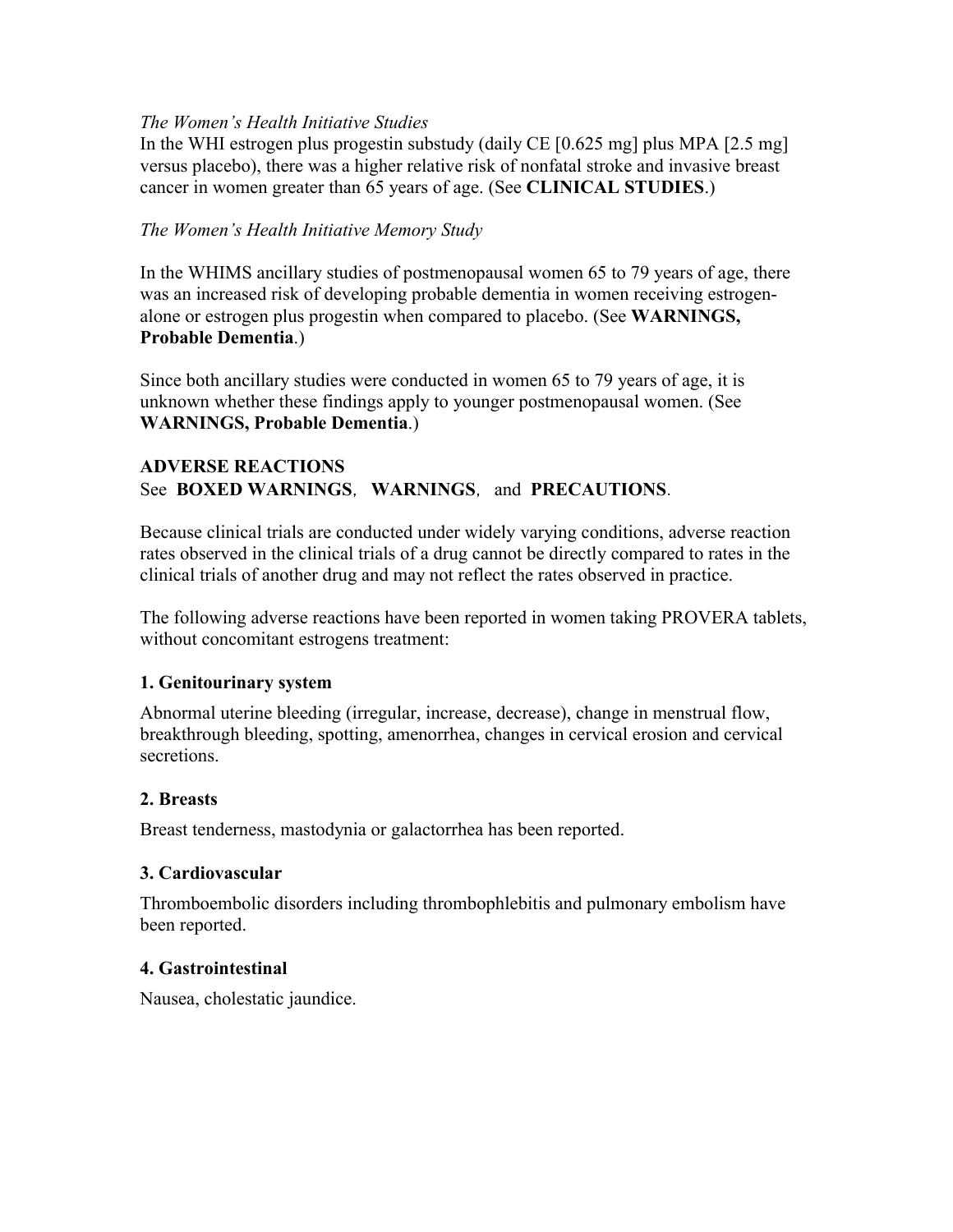# **5. Skin**

Sensitivity reactions consisting of urticaria, pruritus, edema and generalized rash have occurred. Acne, alopecia and hirsutism have been reported.

# **6. Eyes**

Neuro-ocular lesions, for example, retinal thrombosis, and optic neuritis.

## **7. Central nervous system**

Mental depression, insomnia, somnolence, dizziness, headache, nervousness.

## **8. Miscellaneous**

Hypersensitivity reactions (for example, anaphylaxis and anaphylactoid reactions, angioedema), rash (allergic) with and without pruritus, change in weight (increase or decrease), pyrexia, edema/fluid retention, fatigue, decreased glucose tolerance.

The following adverse reactions have been reported with estrogen plus progestin therapy.

## **1. Genitourinary system**

Abnormal uterine bleeding/spotting, or flow; breakthrough bleeding; spotting; dysmenorrheal/pelvic pain; increase in size of uterine leiomyomata; vaginitis, including vaginal candidiasis; change in amount of cervical secretion; changes in cervical ectropion; ovarian cancer; endometrial hyperplasia; endometrial cancer.

## **2. Breasts**

Tenderness, enlargement, pain, nipple discharge, galactorrhea; fibrocystic breast changes; breast cancer.

## **3. Cardiovascular**

Deep and superficial venous thrombosis; pulmonary embolism; thrombophlebitis; myocardial infarction; stroke; increase in blood pressure.

## **4. Gastrointestinal**

Nausea, vomiting; abdominal cramps, bloating; cholestatic jaundice; increased incidence of gallbladder disease; pancreatitis; enlargement of hepatic hemangiomas.

# **5. Skin**

Chloasma or melasma that may persist when drug is discontinued; erythema multiforme; erythema nodosum; hemorrhagic eruption; loss of scalp hair; hirsutism; pruritus, rash.

## **6. Eyes**

Retinal vascular thrombosis, intolerance to contact lenses.

## **7. Central nervous system**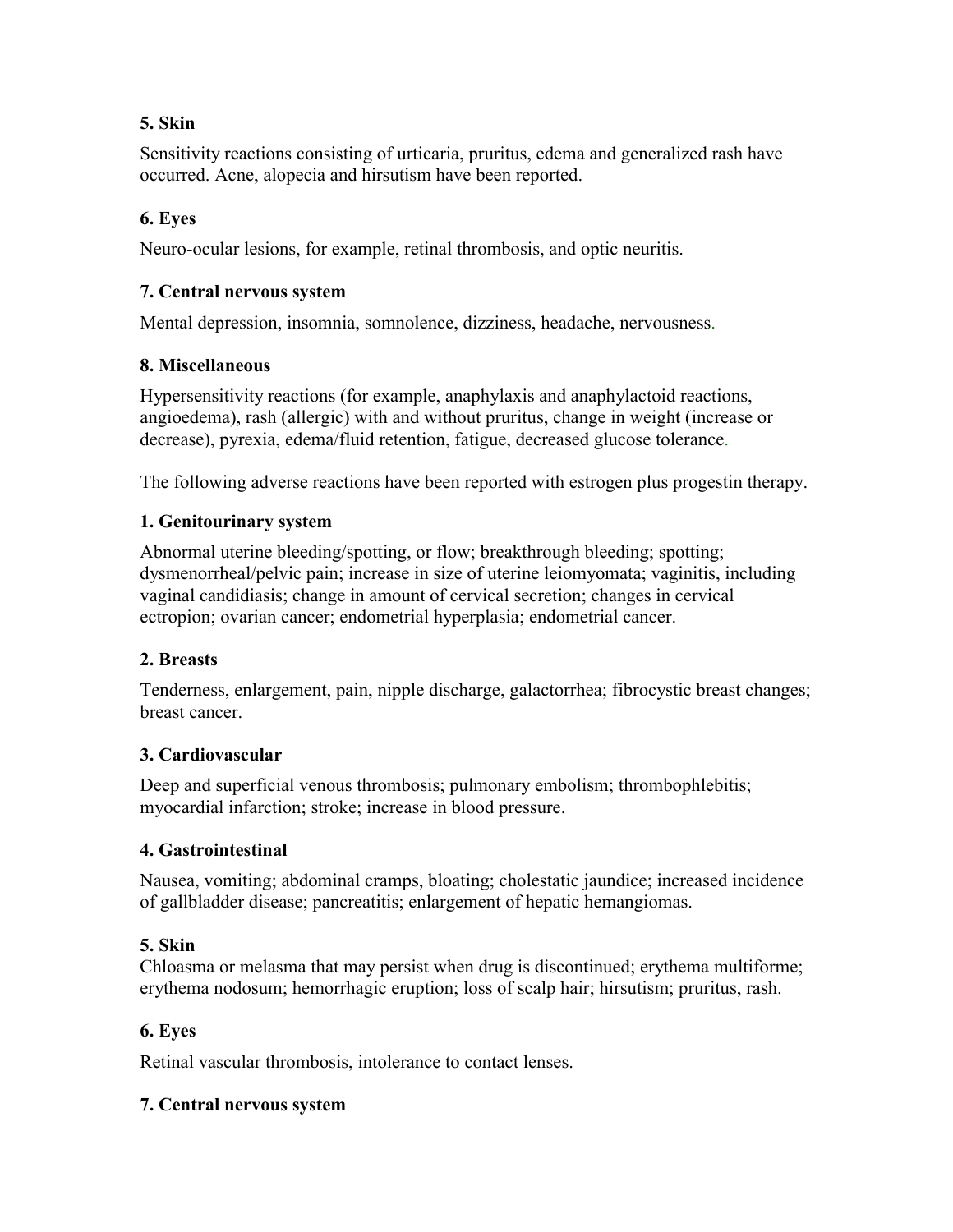Headache; migraine; dizziness; mental depression; chorea; nervousness; mood disturbances; irritability; exacerbation of epilepsy, dementia.

## **8. Miscellaneous**

Increase or decrease in weight; reduced carbohydrate tolerance; aggravation of porphyria; edema; arthalgias; leg cramps; changes in libido; urticaria, angioedema, anaphylactoid/anaphylactic reactions; hypocalcemia; exacerbation of asthma; increased triglycerides.

# **OVERDOSAGE**

Overdosage of estrogen plus progestin therapy may cause nausea and vomiting, breast tenderness, dizziness, abdominal pain, drowsiness/fatigue and withdrawal bleeding may occur in women. Treatment of overdose consists of discontinuation of CE plus MPA together with institution of appropriate symptomatic care.

# **DOSAGE AND ADMINISTRATION**

# **Secondary Amenorrhea**

PROVERA tablets may be given in dosages of 5 or 10 mg daily for 5 to 10 days. A dose for inducing an optimum secretory transformation of an endometrium that has been adequately primed with either endogenous or exogenous estrogen is 10 mg of PROVERA daily for 10 days. In cases of secondary amenorrhea, therapy may be started at any time. Progestin withdrawal bleeding usually occurs within three to seven days after discontinuing PROVERA therapy.

## **Abnormal Uterine Bleeding Due to Hormonal Imbalance in the Absence of Organic Pathology**

Beginning on the calculated 16th or 21st day of the menstrual cycle, 5 or 10 mg of PROVERA may be given daily for 5 to 10 days. To produce an optimum secretory transformation of an endometrium that has been adequately primed with either endogenous or exogenous estrogen, 10 mg of PROVERA daily for 10 days beginning on the 16th day of the cycle is suggested. Progestin withdrawal bleeding usually occurs within three to seven days after discontinuing therapy with PROVERA. Patients with a past history of recurrent episodes of abnormal uterine bleeding may benefit from planned menstrual cycling with PROVERA.

## **Reduction of Endometrial Hyperplasia in Postmenopausal Women Receiving Daily 0.625 mg Conjugated Estrogens**

When estrogen is prescribed for a postmenopausal woman with a uterus, a progestin should also be initiated to reduce the risk of endometrial cancer. A woman without a uterus does not need progestin. Use of estrogen, alone or in combination with a progestin, should be with the lowest effective dose and for the shortest duration consistent with treatment goals and risks for the individual woman. Patients should be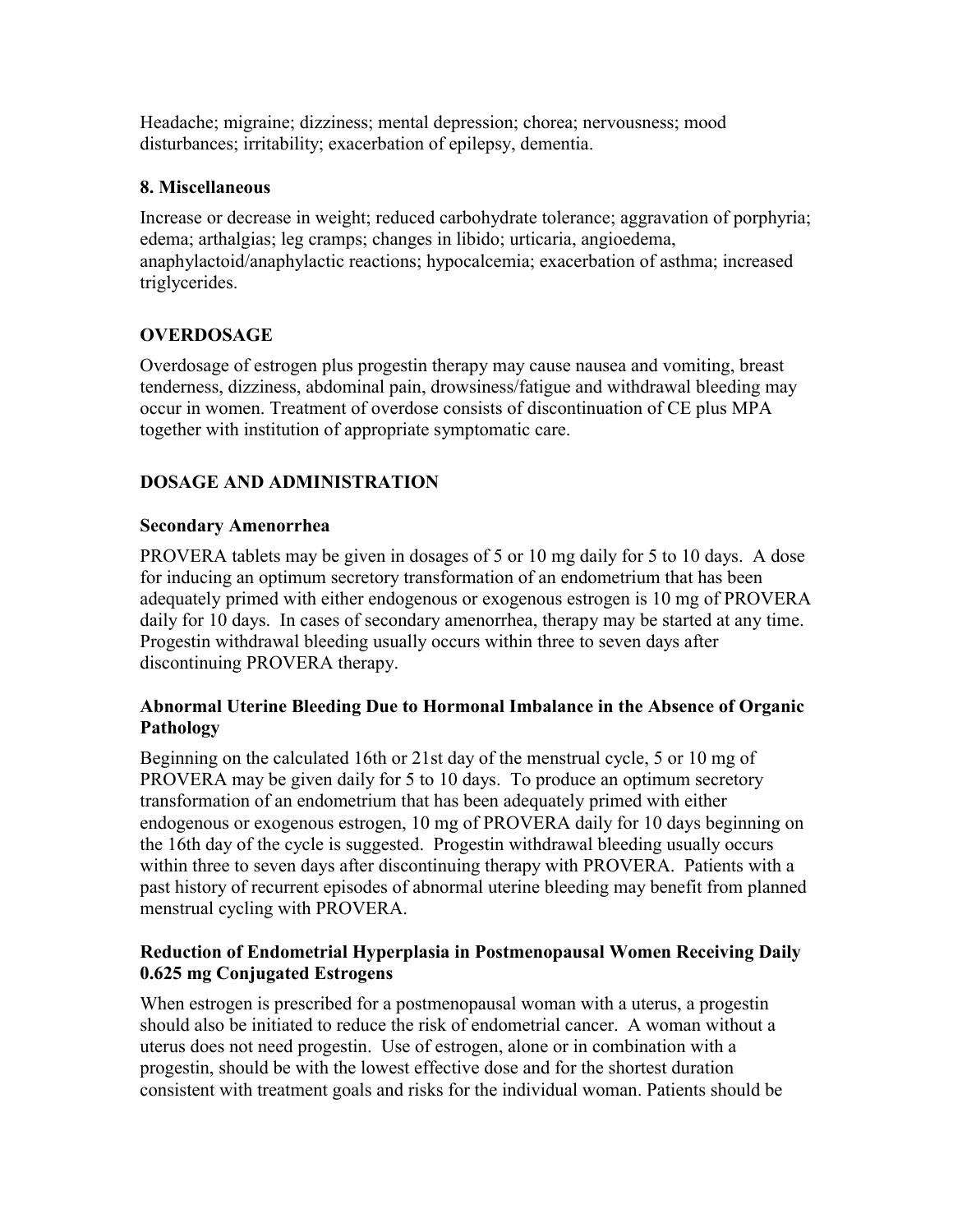re-evaluated periodically as clinically appropriate (for example, 3 to 6 month intervals) to determine if treatment is still necessary (see **WARNINGS**). For women who have a uterus, adequate diagnostic measures, such as endometrial sampling, when indicated, should be undertaken to rule out malignancy in cases of undiagnosed persistent or recurring abnormal vaginal bleeding.

PROVERA tablets may be given in dosages of 5 or 10 mg daily for 12 to 14 consecutive days per month, in postmenopausal women receiving daily 0.625 mg conjugated estrogens, either beginning on the 1st day of the cycle or the 16th day of the cycle.

Patients should be started at the lowest dose.

The lowest effective dose of PROVERA has not been determined.

# **HOW SUPPLIED**

PROVERA Tablets are available in the following strengths and package sizes:

## **2.5 mg tablets (scored, round, orange, imprinted PROVERA 2.5)**

Bottles of 100: NDC 0009-0064-04 Bottles of 100: NDC 0009-0065-01

## **5 mg tablets**

Bottles of 100: NDC 0009-0286-03 (scored, hexagonal, white, imprinted PROVERA 5) Bottles of 100: NDC 0009-0287-01 (scored, round, blue, imprinted PROVERA 5)

# **10 mg tablets (scored, round, white, imprinted PROVERA 10)**

Bottles of 100: NDC 0009-0050-02 Bottles of 100: NDC 0009-0051-01 Bottles of 500: NDC 0009-0050-11 Bottles of 500: NDC 0009-0051-02

Store at controlled room temperature 20° to 25°C (68° to 77°F) [see USP]. *"Keep out of reach of children"*

# **Rx only**

Distributed by



Pharmacia & Upjohn Co Division of Pfizer Inc, NY, NY 10017

LAB-0144-8.0 Revised January 2018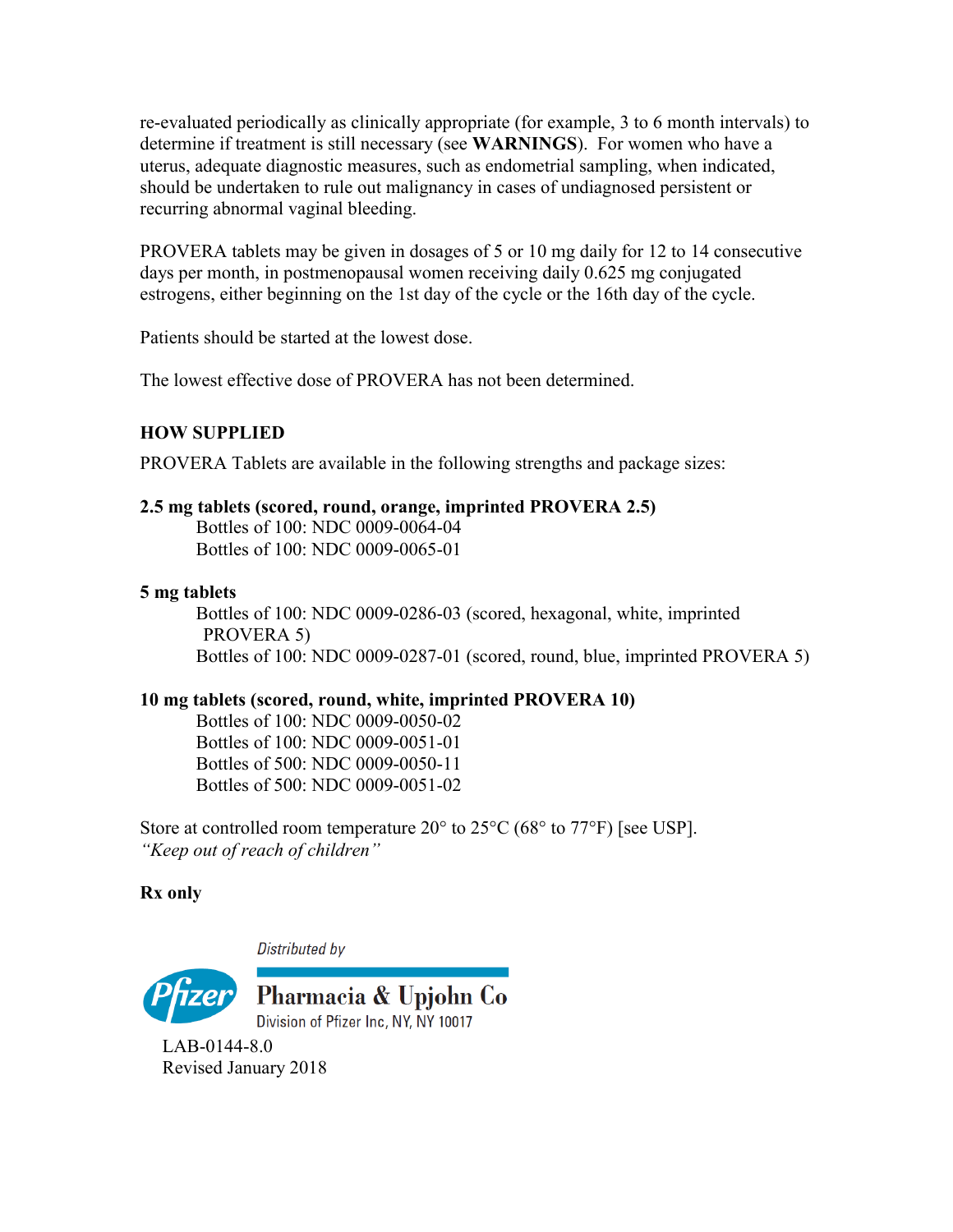## **PATIENT INFORMATION**

#### **PROVERA (**pro-VE-rah**)** (**medroxyprogesterone acetate tablets, USP)**

Read this Patient Information before you start taking PROVERA and read what you get each time you refill your PROVERA prescription. There may be new information. This information does not take the place of talking to your healthcare provider about your medical condition or your treatment.

#### **What is the most important information I should know about PROVERA (a progestin hormone)?**

- Do not use estrogens with progestins to prevent heart disease, heart attacks, strokes, or dementia (decline in brain function).
- Using estrogens with progestins may increase your chance of getting heart attacks, strokes, breast cancer, and blood clots.
- Using estrogens with progestins may increase your chance of getting dementia, based on a study of women age 65 years or older.
- **●** You and your healthcare provider should talk regularly about whether you still need treatment with PROVERA.

## **What is PROVERA?**

PROVERA is a medicine that contains medroxyprogesterone acetate, a progestin hormone.

## **What is PROVERA used for?**

PROVERA is used to:

- Treat menstrual periods that have stopped or to treat abnormal uterine bleeding. Women with a uterus who are not pregnant, who stop having regular menstrual periods or who begin to have irregular menstrual periods may have a drop in their progesterone level. Talk with your healthcare provider about whether PROVERA is right for you.
- Reduce your chances of getting cancer of the uterus (womb). In postmenopausal women with a uterus who use estrogens, taking progestin in combination with estrogen will reduce your chance of getting cancer of the uterus (womb).

## **Who should not take PROVERA?**

Do not start taking PROVERA if you:

**have unusual vaginal bleeding**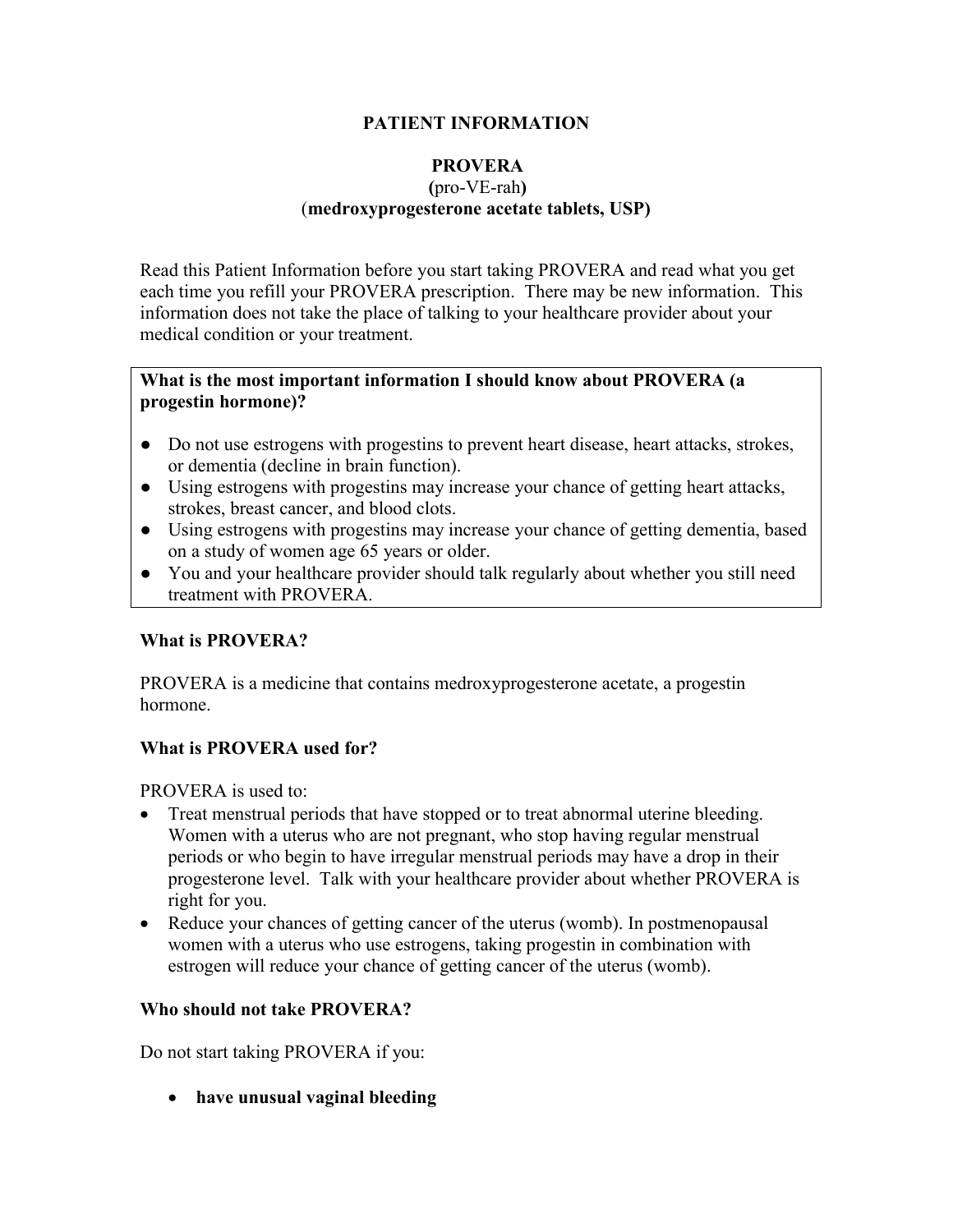#### **currently have or have had certain cancers**

Estrogen plus progestin may increase your chance of getting certain types of cancers, including cancer of the breast. If you have or have had cancer, talk with your healthcare provider about whether you should use PROVERA.

- **had a stroke or heart attack**
- **currently have or have had blood clots**
- **currently have or have had liver problems**
- **are allergic to PROVERA or any of its ingredients**

See the list of ingredients in PROVERA at the end of this leaflet.

**think you may be pregnant**

PROVERA is not for pregnant women. If you think you may be pregnant, you should have a pregnancy test and know the results. Do not use PROVERA if the test is positive and talk to your healthcare provider. There may be an increased risk of minor birth defects in children whose mothers take PROVERA during the first 4 months of pregnancy.

PROVERA should not be used as a test for pregnancy.

#### **What should I tell my healthcare provider before taking PROVERA? Before you take PROVERA, tell your healthcare provider if you:**

**have any other medical problems** 

Your healthcare provider may need to check you more carefully if you have certain conditions such as asthma (wheezing), epilepsy (seizures), diabetes, migraine, endometriosis (severe pelvic pain), lupus, or problems with your heart, liver, thyroid, kidneys, or have high calcium in your blood.

- **are going to have surgery or will be on bed rest**
- Your healthcare provider will let you know if you need to stop taking PROVERA.

#### **● are breast feeding**

The hormone in PROVERA can pass into your breast milk.

**Tell your healthcare provider about all the medicines you take** including prescription and nonprescription medicines, vitamins, and herbal supplements. Some medicines may affect how PROVERA works. PROVERA may also affect how other medicines work.

## **How should I take PROVERA?**

Start at the lowest dose and talk to your healthcare provider about how well that dose is working for you. The lowest effective dose of PROVERA has not been determined. You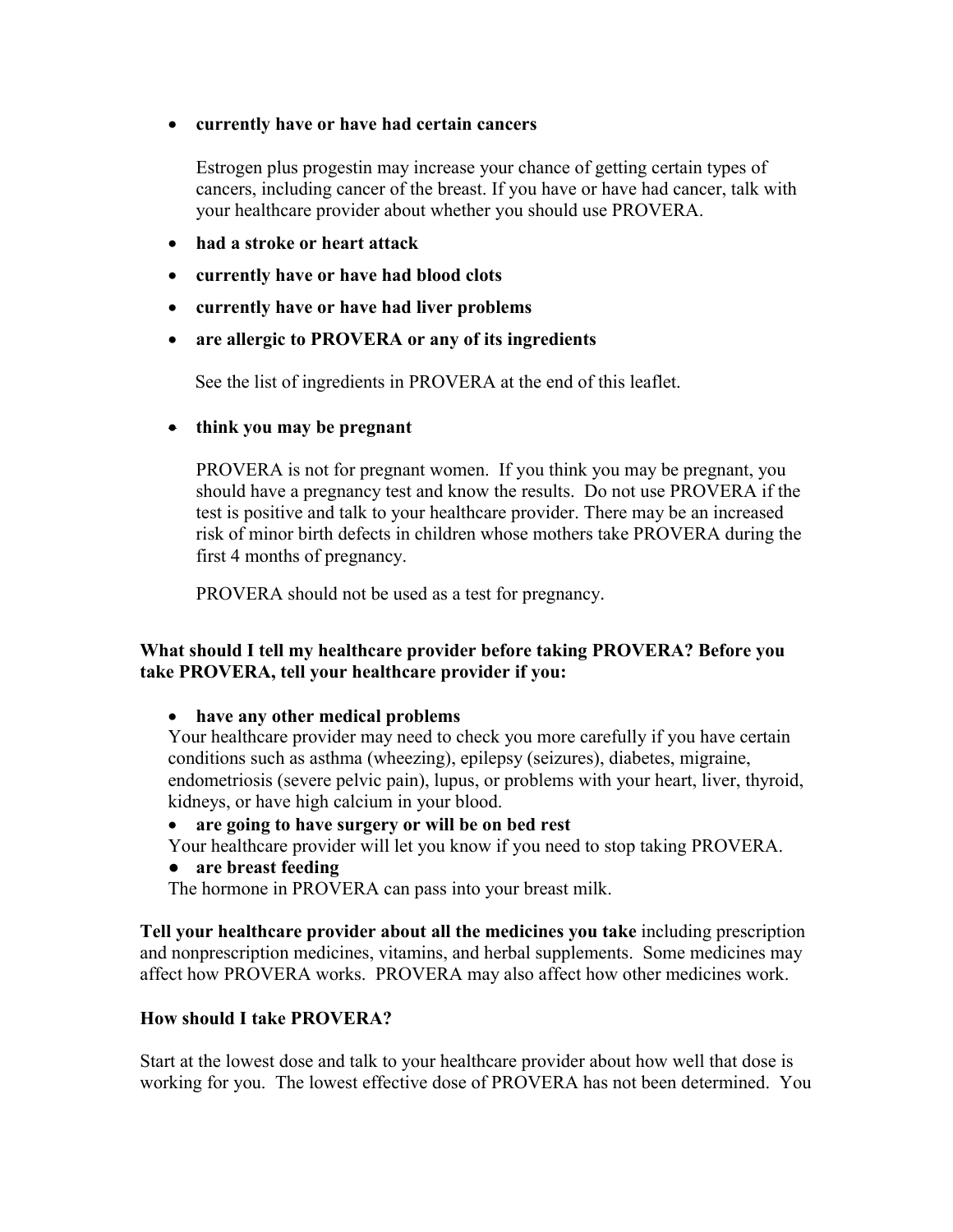and your healthcare provider should talk regularly (every 3 to 6 months) about the dose you are taking and whether you still need treatment with PROVERA.

1. **Absence of menstrual period:** PROVERA may be given in doses ranging from 5 to 10 mg daily for 5 to 10 days.

2. **Abnormal Uterine Bleeding:** PROVERA may be given in doses ranging from 5 to 10 mg daily for 5 to 10 days.

3. **Overgrowth of the lining of the uterus:** When used in combination with oral conjugated estrogens in postmenopausal women with a uterus, PROVERA may be given in doses ranging from 5 or 10 mg daily for 12 to 14 straight days per month.

## **What are the possible side effects of PROVERA?**

**The following side effects have been reported with the use of PROVERA alone:**

- breast tenderness
- breast milk secretion
- breakthrough bleeding
- spotting (minor vaginal bleeding)
- irregular periods
- amenorrhea (absence of menstrual periods)
- vaginal secretions
- headaches
- nervousness
- dizziness
- depression
- insomnia, sleepiness, fatigue
- premenstrual syndrome-like symptoms
- thrombophlebitis (inflamed veins)
- blood clot
- itching, hives, skin rash
- acne
- hair loss, hair growth
- abdominal discomfort
- nausea
- bloating
- fever
- increase in weight
- swelling
- changes in vision and sensitivity to contact lenses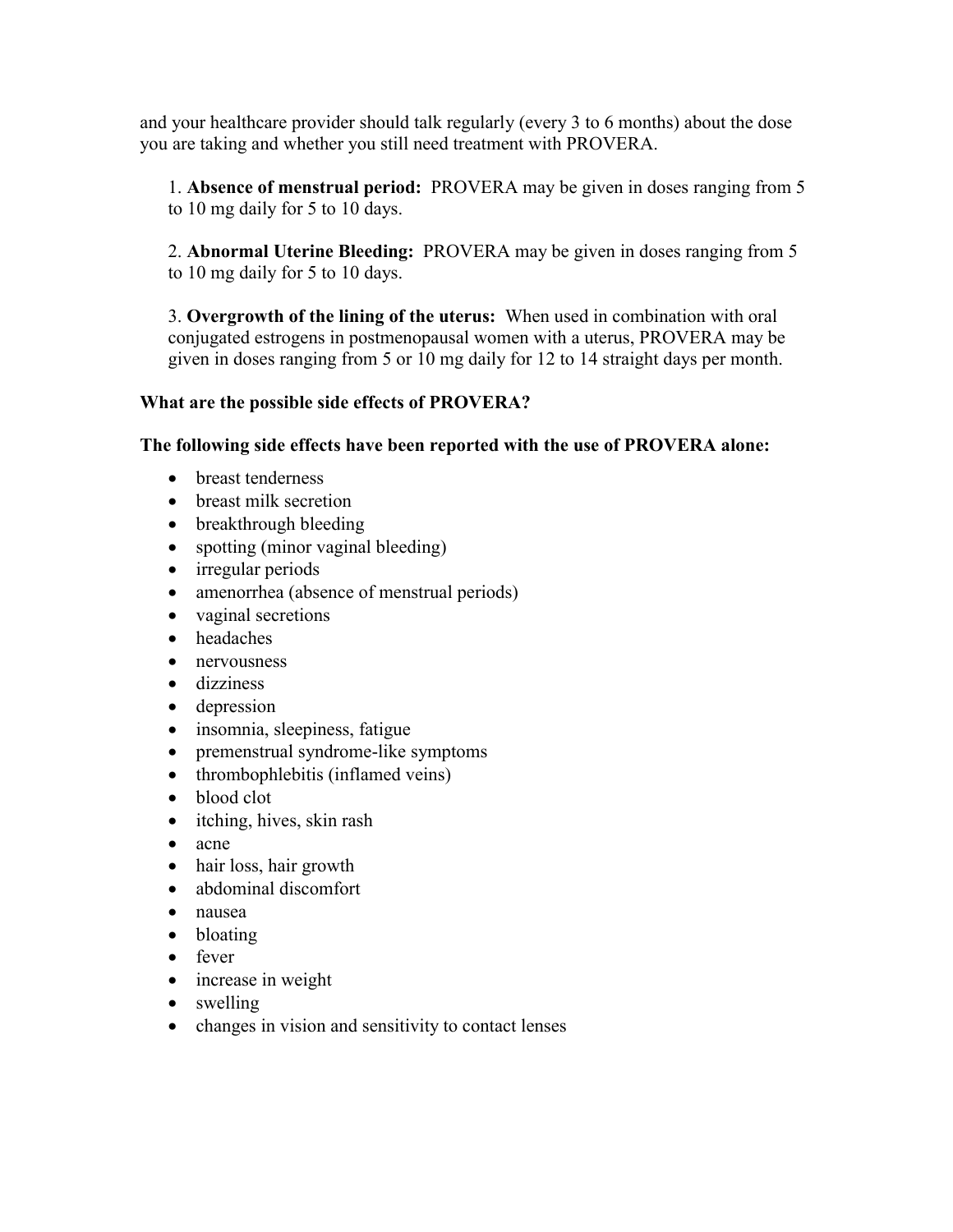**Call your healthcare provider right away if you get hives, problems breathing, swelling of the face, mouth, tongue or neck**

**The following side effects have been reported with the use of PROVERA with an estrogen.** 

**Side effects are grouped by how serious they are and how often they happen when you are treated.**

#### **Serious, but less common side effects include:**

- heart attack
- stroke
- blood clots
- dementia
- breast cancer
- cancer of the uterus
- cancer of the ovary
- high blood pressure
- high blood sugar
- gallbladder disease
- liver problems
- changes in your thyroid hormone levels
- enlargements of benign tumors ("fibroids")

#### **Call your healthcare provider right away if you get any of the following warning signs or any other unusual symptoms that concern you:**

- new breast lumps
- unusual vaginal bleeding
- changes in vision and speech
- sudden new severe headaches
- severe pains in your chest or legs with or without shortness of breath, weakness and fatigue
- memory loss or confusion

## **Less serious, but common side effects include:**

- headache
- breast pain
- irregular vaginal bleeding or spotting
- stomach or abdominal cramps, bloating
- nausea and vomiting
- hair loss
- fluid retention
- vaginal yeast infection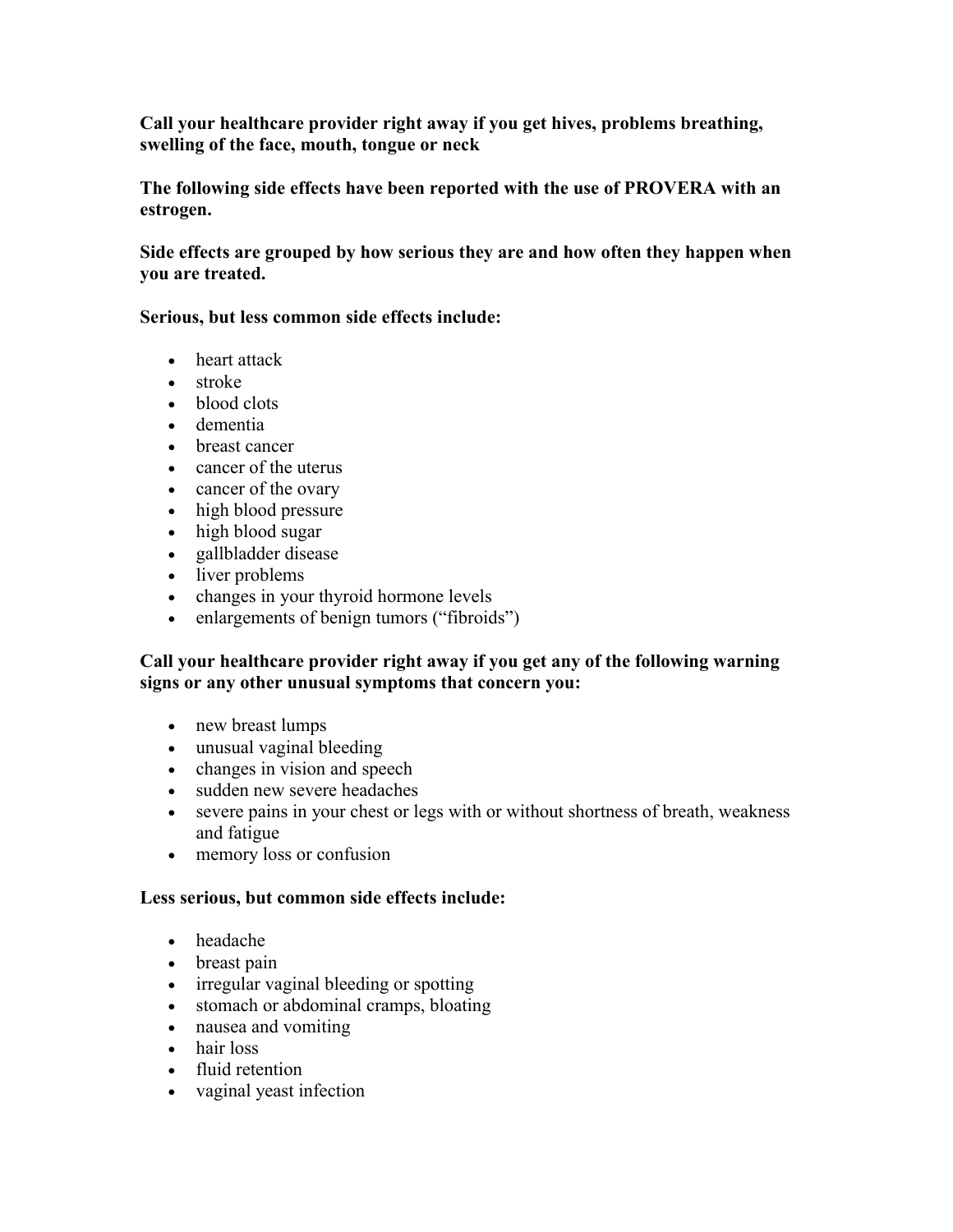These are not all the possible side effects of PROVERA with or without estrogen. For more information, ask your healthcare provider or pharmacist for advice about side effects. Tell your healthcare provider if you have side effect that bothers you or does not go away. You may report side effects to Pfizer at 1-800-438-1985 or FDA at 1-800- FDA-1088.

## **What can I do to lower my chances of a serious side effect with PROVERA?**

- Talk with your healthcare provider regularly about whether you should continue taking PROVERA. The addition of a progestin is generally recommended for women with a uterus to reduce the chance of getting cancer of the uterus (womb).
- See your healthcare provider right away if you get vaginal bleeding while taking PROVERA.
- Have a pelvic exam, breast exam and mammogram (breast X-ray) every year unless your healthcare provider tells you something else. If members of your family have had breast cancer or if you have ever had breast lumps or an abnormal mammogram, you may need to have breast exams more often.
- If you have high blood pressure, high cholesterol (fat in the blood), diabetes, are overweight, or if you use tobacco, you may have a higher chance of getting heart disease. Ask your healthcare provider for ways to lower your chance of getting heart disease.

# **General information about safe and effective use of PROVERA**

- Medicines are sometimes prescribed for conditions that are not mentioned in patient information leaflets.
- Do not take PROVERA for conditions for which it was not prescribed.
- Do not give PROVERA to other people, even if they have the same symptoms you have. It may harm them.

# **Keep PROVERA out of the reach of children.**

This leaflet provides a summary of the most important information about PROVERA. If you would like more information, talk with your health care provider or pharmacist. You can ask for information about PROVERA that is written for health professionals. You can get more information by calling the toll-free number, 1-800-438-1985.

# **What are the ingredients in PROVERA?**

Each PROVERA tablet for oral administration contains 2.5 mg, 5 mg or 10 mg of medroxyprogesterone acetate.